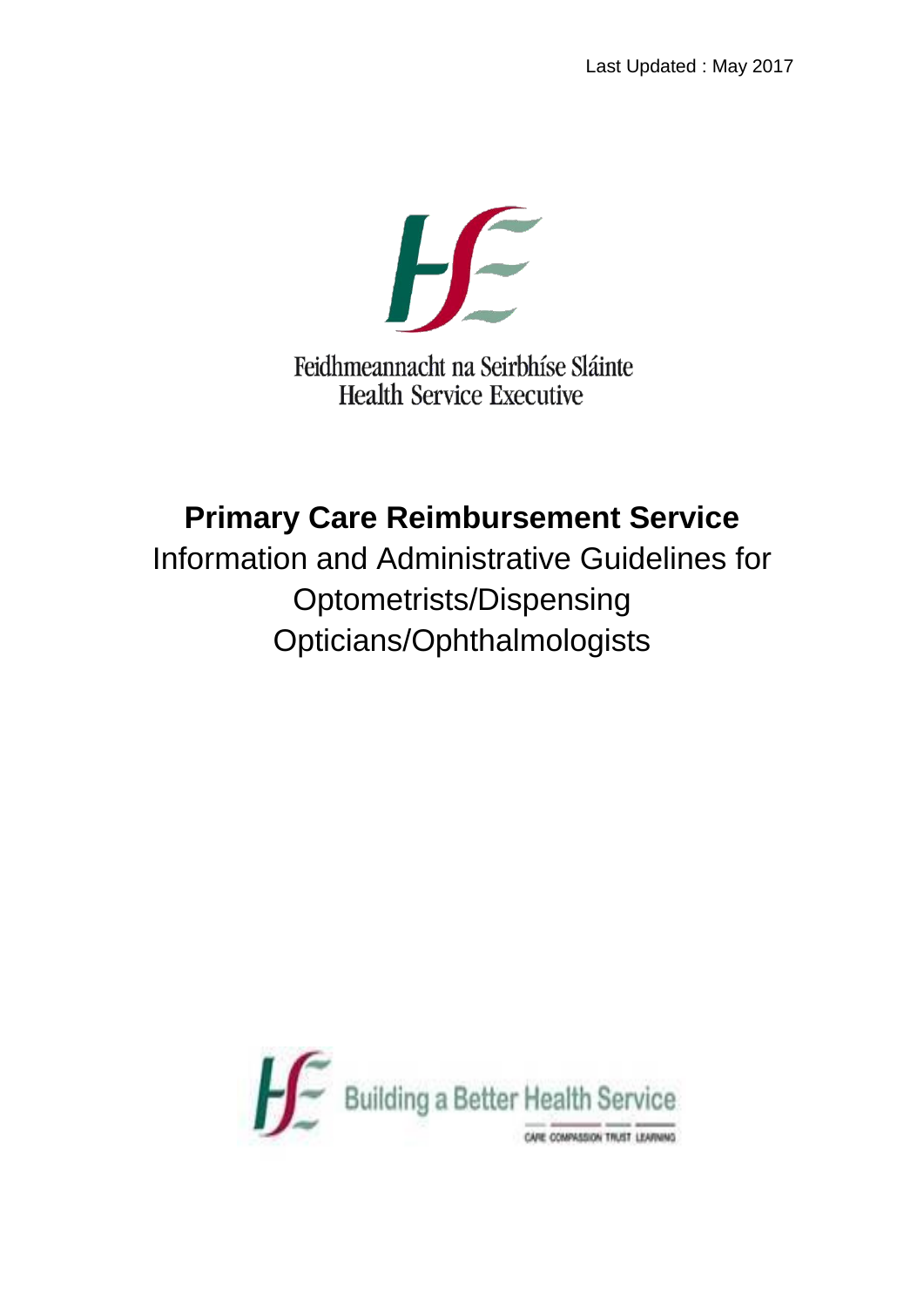Last Updated : May 2017

#### December 2016

# **Table of Contents**

| 2. Eligibility under General Medical Services Scheme (GMS Scheme) 3 |  |
|---------------------------------------------------------------------|--|
|                                                                     |  |
|                                                                     |  |
|                                                                     |  |
|                                                                     |  |
|                                                                     |  |
| 8. Withholding Tax from Payments for Professional Services 18       |  |
|                                                                     |  |
|                                                                     |  |
|                                                                     |  |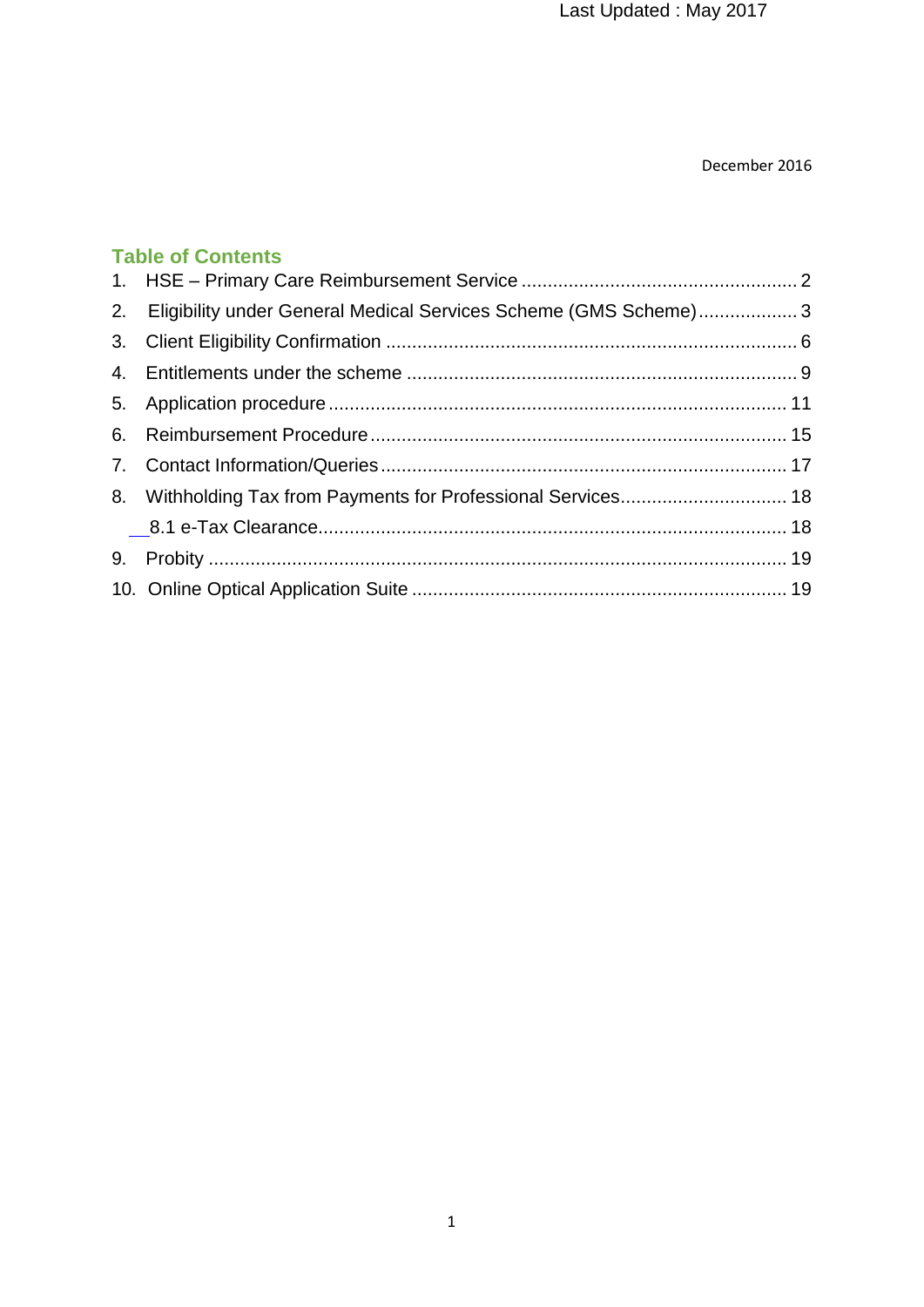# <span id="page-2-0"></span>**1. HSE – Primary Care Reimbursement Service**

The HSE's Primary Care Reimbursement Service (PCRS) supports the delivery of a wide range of primary care services to the general public through over 7,000 primary care contractors (i.e. doctors, dentists, pharmacists, optometrists, dispensing opticians etc.) across a range of community health schemes. These schemes form the infrastructure through which the Irish health system delivers a significant proportion of primary care to the public.

PCRS was originally established in 1973 as a reimbursement service for primary care service providers. PCRS spends €2.5bn funding the delivery of a wide range of primary care services to 3.4m persons through more than 7,000 primary care contractors across a range of 'demand led' national health schemes and arrangements.

In 2011 the assessment and administration of medical cards was centralised to the National Medical Card Unit (NMCU), an internal component of the PCRS. Since then the PCRS National Medical Card Unit has assumed responsibility for all aspects of the medical card application process. Through its eligibility functions it is now responsible for determining and managing the eligibility of members of the public for medical cards and GP visit cards, which provide entitlements to free or subsidised primary care services. The Unit currently administers over 1.7 million medical cards and over 460,000 GP visit cards to the general population across a number of schemes:

The vast majority of primary care services to the general public in Ireland are delivered by over 7,000 primary care contractors through a range of community health schemes. The PCRS is responsible, through its reimbursement activities, for making payments to these primary care contractors for the services provided, according to the rules of the relevant schemes. PCRS also reimburses and makes payments to suppliers and pharmaceutical companies under the terms of other schemes.

In addition to the processing and making of payments on a national basis to key service providers and recipients, PCRS also compiles statistics and trend analyses which are provided to other areas within the HSE, Government Departments and other interested parties.

PCRS provides additional services to the wider health service through the functions of the Corporate Pharmaceutical Unit (CPU), which is responsible for drug pricing, and through other activities such as PCRS's collaborative support to the Medicine Management Programme.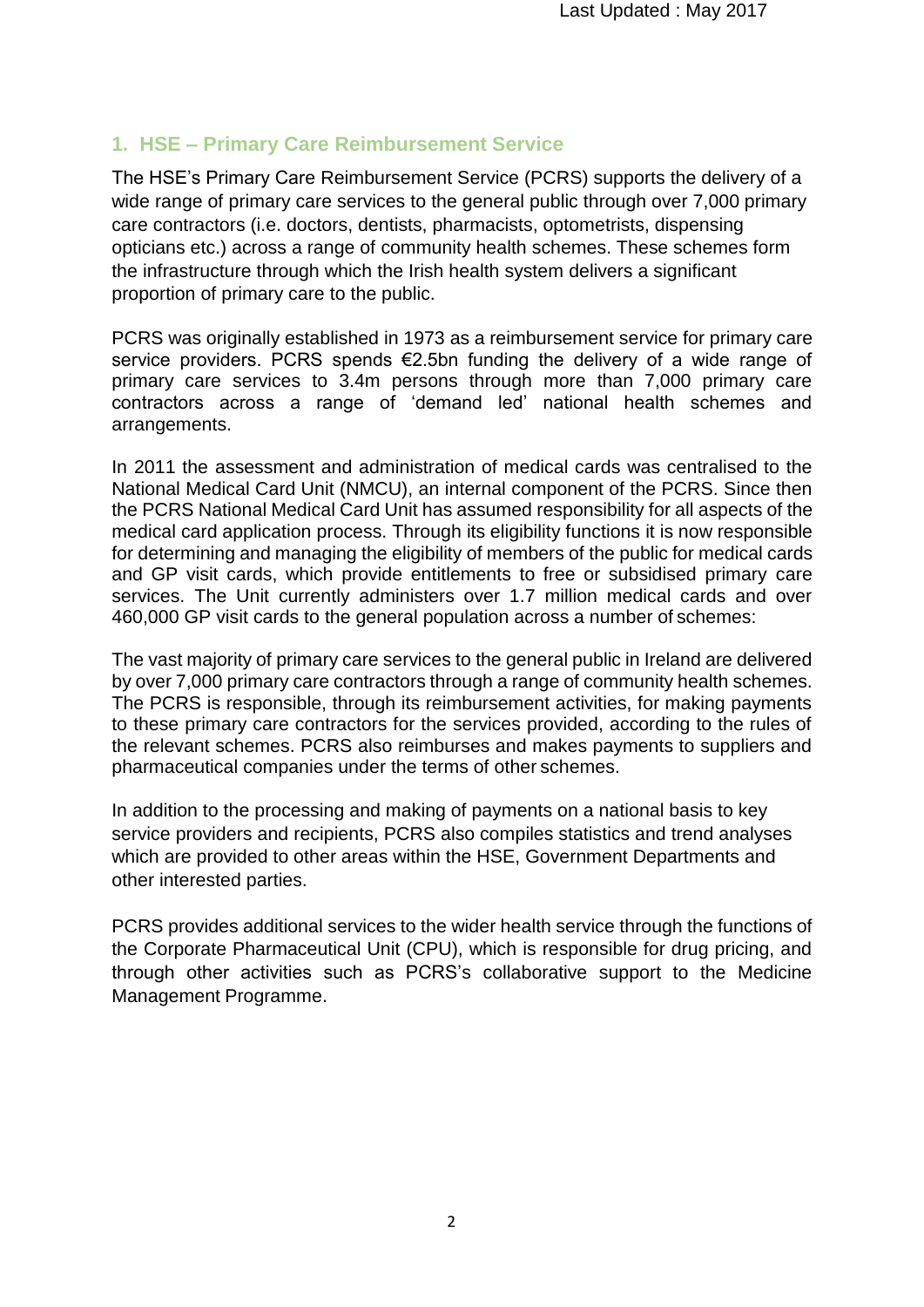# <span id="page-3-0"></span>**2. Eligibility under General Medical Services Scheme (GMSScheme)**

#### **Who is entitled to a Medical Card?**  $2.1$

Entitlement to a medical card is governed by legislation as provided for under Section 45 of the Health Act, 1970. Under this section, those fully eligible for a medical card include.

- 1. Applicants (and their dependants) whose assessable income is below the income threshold and comes within relevant Income Guidelines.
- 2. Applicants (and their dependants) whose assessable income is in excess of the Income guidelines but where the HSE considers that to refuse a medical card would cause undue hardship.
- 3. The following applicants are exempt from a means test:
	- a. Persons with EU entitlement.
	- b. Persons with retention entitlement under Government Schemes
	- c. Persons affected by the drug Thalidomide
	- d. Persons affected by Symphysiotomy
	- e. Persons under the Redress for Women Resident in Certain Institutions Act, 2015'
	- f. Those infected with Hepatitis C from Anti-D as per the Health (Amendment) Act 1996.
	- g. Persons under 18,with cancer diagnosis within the preceding five years
	- h. Persons under 16, whose parents are receiving a Domiciliary Care Allowance (DCA)

Once eligibility is confirmed, patients are entitled to receive certain Doctor, Dentist, Clinical Dental Technicians (CDT's), Optometrists or Ophthalmologists treatments/services and prescribed medicines from Pharmacists as set out under each scheme.

| ı                                         | <b>CÁRTA LEIGHIS / MEDICAL CARD</b>                                    |                                             |                     |
|-------------------------------------------|------------------------------------------------------------------------|---------------------------------------------|---------------------|
|                                           | Feidhmeannacht na Seirbhíse Sláinte<br><b>Health Service Executive</b> |                                             |                     |
| <b>AINM / NAME</b>                        |                                                                        |                                             |                     |
| <b>UNGHRSGL/</b><br><b>GMS NUMBER</b>     |                                                                        |                                             |                     |
| <b>UPSP/PPSN</b>                          | <b>INSCNE/GENDER</b>                                                   | BAIL GO / VALID TO                          | <b>D.BR./D.O.B.</b> |
| <b>AINM AN DOCHTLIRA /</b><br>DOCTOR NAME |                                                                        | <b>UIMHIR DHAINEIL/</b><br><b>DANEL NO.</b> |                     |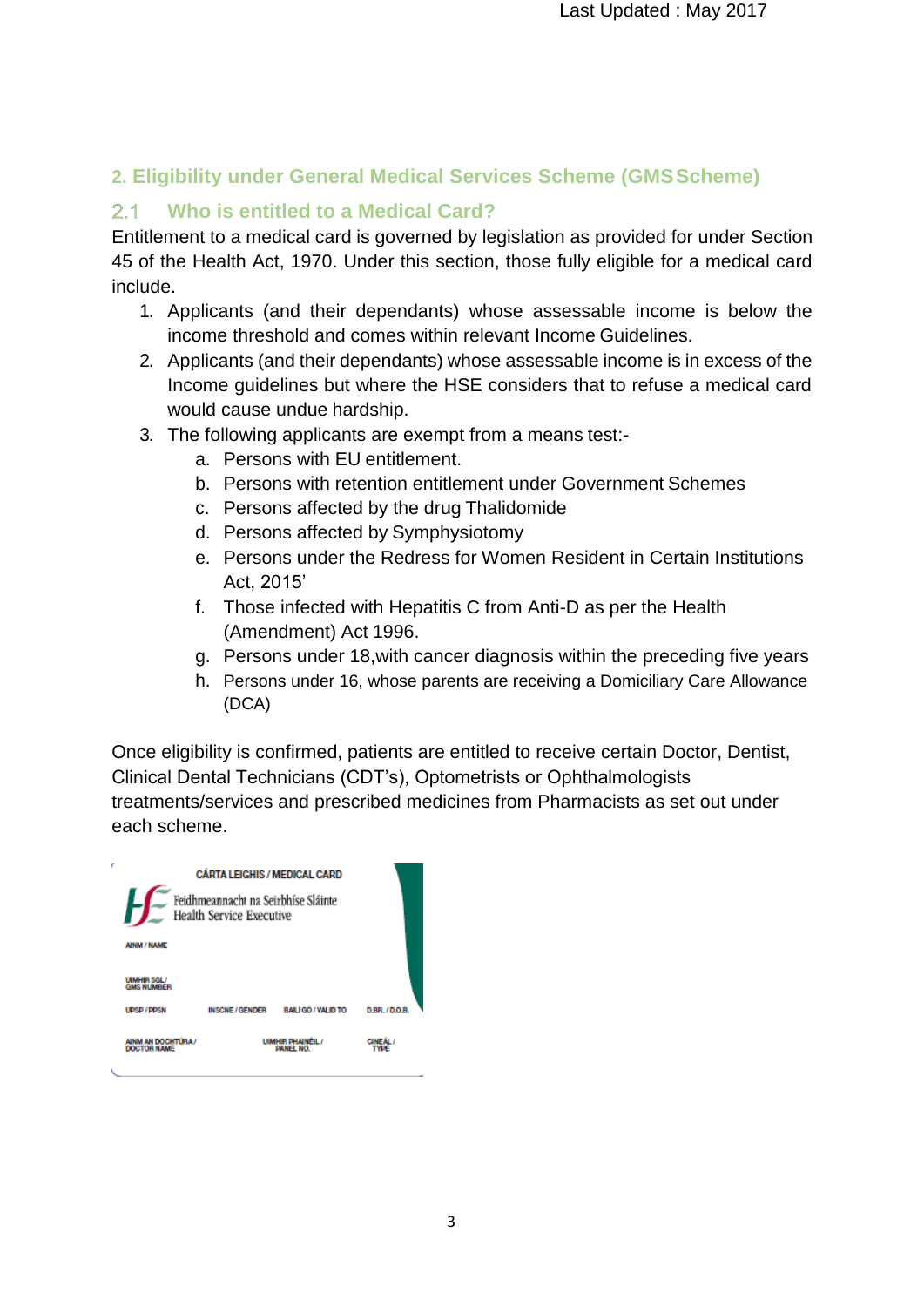$\bigcirc$ 

#### $2.2$ **GP (General Practitioner) Visit Card**

A person issued with a GP Visit Card registers with the doctor of their choice and is entitled to receive free doctor treatment. They are **not** entitled to treatment free of charge by a Dentist/Clinical Dental Technician/Optometrist or Ophthalmologist or prescribed medicines and appliances.

|                                   | <b>CUAIRT DR / GP VISIT</b><br>Feidhmeannacht na Seirbhíse Sláinte<br>Health Service Executive |                 |                                   | <b>CARTA CUAIRTE DOCHTURA FAOI 6</b><br><b>GP VISIT CARD UNDER 6</b> |  |
|-----------------------------------|------------------------------------------------------------------------------------------------|-----------------|-----------------------------------|----------------------------------------------------------------------|--|
| AINM / NAME                       |                                                                                                |                 | AINM / NAME                       |                                                                      |  |
| UIMHIR SGL/<br>GMS NUMBER         |                                                                                                |                 | UIMHIR SQL/<br><b>GMS NUMBER</b>  |                                                                      |  |
| <b>UPSP/PPSN</b>                  | <b>BAILI GO / VALID TO</b><br><b>INSCNE/GENDER</b>                                             | D.BR. / D.O.B.  | UPSP / PPSN<br>INSCNE / GENDER    | BAILÍ GO / VALID TO<br><b>DBR/DOB</b>                                |  |
| AINM AN DOCHTÚRA /<br>DOCTOR NAME | <b>UIMHIR PHAINÉIL /</b><br>PANEL NO.                                                          | CINEAL /<br>895 | AINM AN DOCHTURA /<br>DOCTOR NAME | UIMHIR PHAINEIL/<br><b>PANEL NUMBER</b>                              |  |

#### $2.3$ **European Economic Area (EEA) entitlements**

European Regulation 883/04 gives entitlement to citizens of the European Union (EU) and of the European Economic Area (EEA) to health entitlement when they move to another EU/EEA state, either on a permanent basis, such as for retirement or on a temporary basis, such as a holiday or seeking employment.

It should be noted that the eligibility of such persons is based on their linkage to the Social Security System of another EU/EEA State and not on their Nationality.

For persons moving on a permanent basis the linkage is established by the production of the relevant E Form, e.g. E106, E109, E 121 or S form.

Such persons who are moving to Ireland on a permanent/long term basis should be advised that they may be eligible to apply for a medical card under EU Regulations.

For a person who is just visiting on a temporary basis such as a holiday the linkage is established by the production of a European Health Insurance Card (EHIC) or a Temporary Replacement Certificate (TRC). It should be noted that there is an agreement between Ireland and the UK which does not require the use of an EHIC or the production on an E Form. These are referred to later on in this section.

The Health Service Executive may in certain circumstances make special arrangements for private practitioners to provide treatment to such persons but the resulting claim must be made directly to the Health Service Executive Community Office concerned.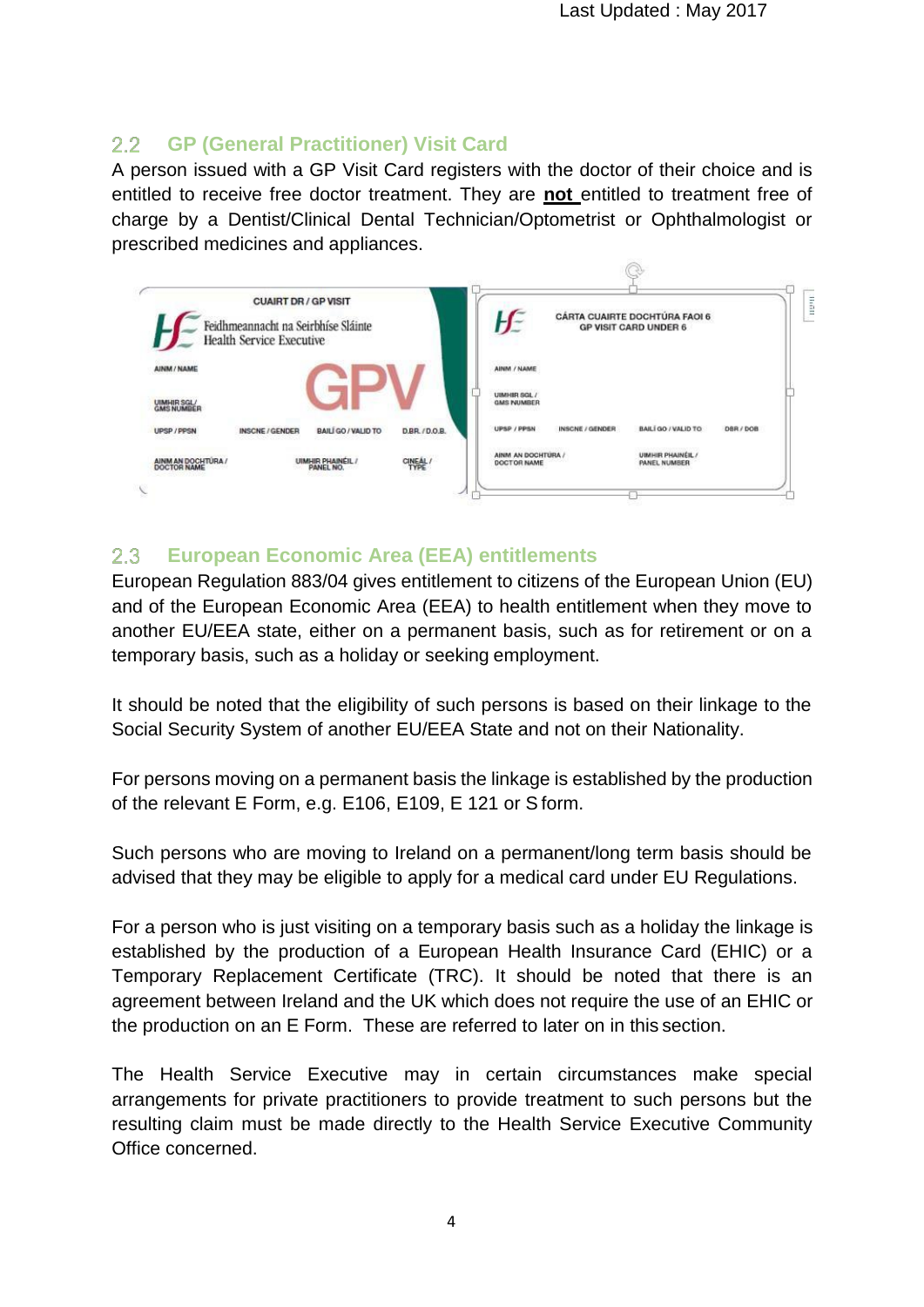#### $2.4$ **European Health Insurance Card (EHIC) Entitlements**

Such persons, who are visiting Ireland on a temporary basis, e.g., for holiday purposes, are entitled to receive, without charge, the necessary medical care, including such approved medication which a Doctor may prescribe, which would allow them to remain in Ireland in line with their original planned scheduled.

As indicated above the normal method by which a person provides evidence of eligibility under these arrangements is by producing a current European Health Insurance Card, EHIC, or a current Temporary Replacement Certificate, TRC, issued by their Competent State.

Health Service Executive may in certain circumstances make special arrangements for private practitioners to provide treatment to such persons but the resulting claim must be made directly to the Health Service Executive Community Office concerned. A list of HSE Community Health Offices is available at:

<http://www.hse.ie/eng/services/list/1/LHO/>

Please note a European Health Insurance Card only provides entitlement to services when the holder of the card is travelling within the EU/EEA and outside of their own State. These arrangements do not cover persons who come to the country specifically for the purpose of obtaining medical treatment.

#### $2.5$ **Reciprocal Arrangements with the UK**

There is no change to the existing arrangements between Ireland and the UK, and residents of either Country travelling to the other on a temporary stay are not required to present a European Health Insurance Card or an equivalent paper form. Proof of residency is sufficient. There is no reciprocal arrangement in place for eye examination services.

A resident of the UK must produce documentary evidence of such residence. Patients claiming UK residency can establish eligibility for free Doctor services under the GMS Scheme by producing documentary evidence of their entitlement to services in the UK in the form of a UK Medical Card, Social Security Payment from the UK or other link to the Social Security system. Should such proof not be readily available and where a Doctor has sight of a current passport or similar documents, which would establish bona fide residence in the UK, such documents may be accepted as evidence of eligibility.

If the doctor has reason to believe that the person, while in possession of such documentation is, in fact, ordinarily resident in the State, the person should be asked to have his/her eligibility confirmed by the National Medical Card Unit Lo Call Number 1890 252919.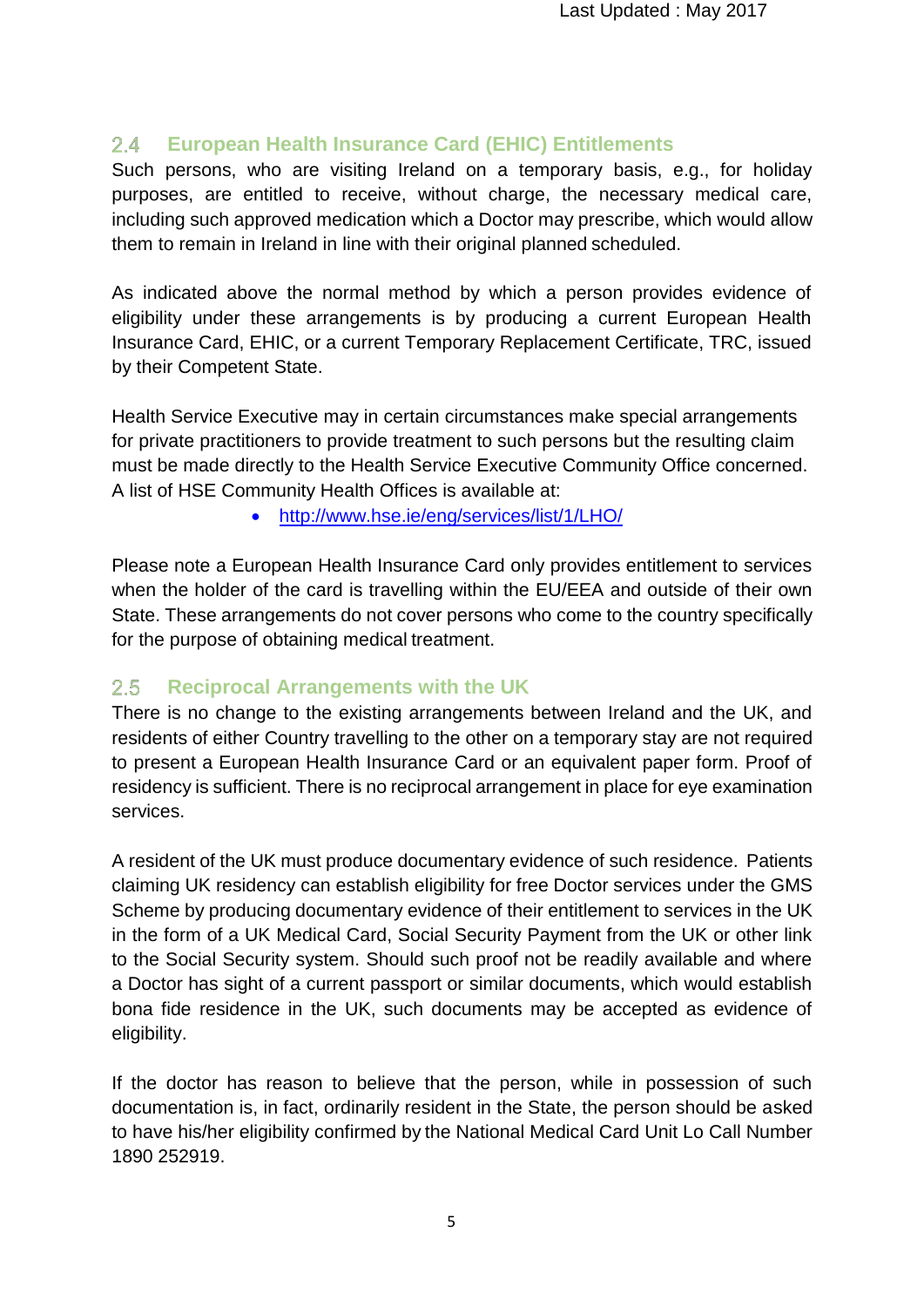# **Health (Amendment) Act, 1996**

The Government has provided in the Health (Amendment) Act, 1996 for the making available without charge of certain health services to certain persons who have contracted Hepatitis C directly or indirectly from the use of Human Immunoglobulin-Anti-D or the receipt within the State of another blood product or blood transfusion.

Eligible persons will receive a Health (Amendment) Act 1996 Services Card from the Hepatitis C Liaison Officer in their HSE area. This card is personal to the holder and is valid for his/her lifetime.

# <span id="page-6-0"></span>**3. Client Eligibility Confirmation**

Each eligible person is provided with an individual GMS card, which has a 'valid to' date thereon. After this date the card cannot be used to claim entitlement to certain services

Each time a G.M.S. cardholder attends for treatment under the COS Scheme they should present with their current medical card.

To assist contractors a specific tool to verify a client's eligibility prior to providing services has been developed.

The facility is available under the 'Online Services' link at [www.pcrs.ie,](http://www.pcrs.ie/) under the heading 'Online Eligibility Confirmation'.

#### $3.1$ **Eligibility under Community Ophthalmic Services Scheme (COSS)**

Those requiring services under the COS scheme must obtain pre-approval through their Community Health Office.

Ophthalmic Services are available to the following categories of clients:

# **Adults**

The Statutory basis for the provision of ophthalmic services are:

- The Health Act, 1970 (Section 67) provides that Ophthalmic services should be provided to Medical Card Holders and their dependants.
- The Health (Amendment) Act 1996 confers entitlement to free eye examinations and/or spectacles for people who contracted Hepatitis C from the administration of contaminated blood products within the State (As per the approved scale of fees)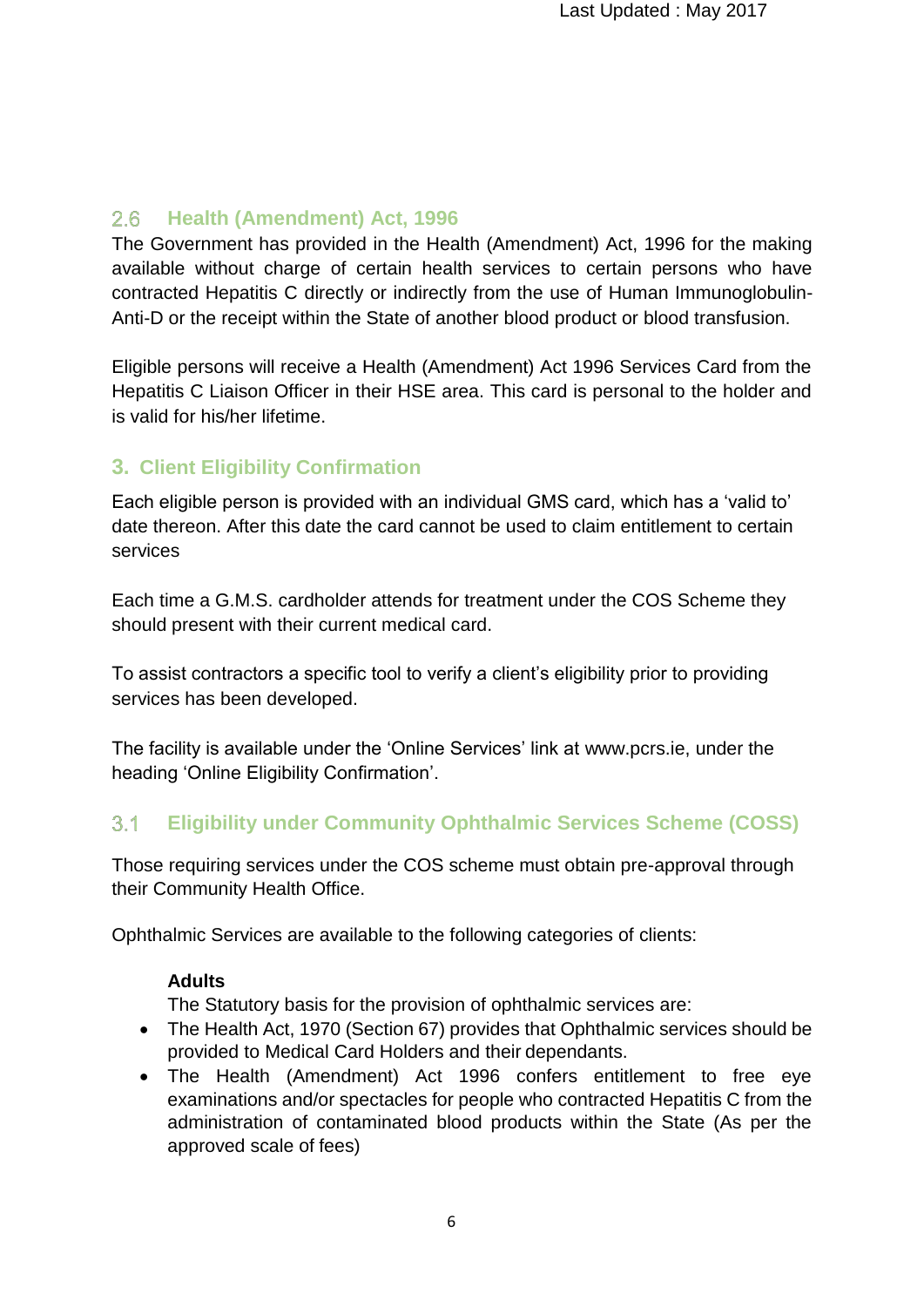#### **Children**

Children are not entitled to Optical examinations under the COS scheme**.** Their examination must be conducted by an Ophthalmologist (Eye Doctor). This service is provided by Community Ophthalmic Physicians employed by the HSE.

The COS scheme provides for the dispensing of spectacles and optical devices by optometrists and dispensing opticians, prescribed by Ophthalmologists to children who are eligible under the Health Act 1970.

#### **Teenagers**

Teenagers 12-16 years who are dependants of Medical Card Holders or who are medical card holders in their own right.

# 3.2 **Provision of service**

#### **Examinations**

Clients approved by the HSE for Optometric services (defined hereunder) are entitled to receive those services from any contracted provider of their own choice.

#### **Adults**

Ophthalmologists or Optometrists who have entered into a contractual arrangement with the HSE may provide routine eye examinations for all eligible adults.

#### **Children**

Eye examinations for children under 12 years or until completion of Primary Education are normally carried out by a Community Ophthalmologist under the School Medical Scheme therefore reimbursement of examinations for this cohort is not provided by the PCRS.

#### **Teenagers**

Ophthalmologists or Optometrists who have entered into a contractual arrangement with the HSE may provide routine eye examinations for teenagers (aged 12-16) who are dependants of Medical Card Holders or who are medical card holders in their own right,

#### **HAA (Health Amendment Act) Card Holders**

Ophthalmologists or Optometrists who have entered into a contractual arrangement with the HSE may provide routine eye Examinations for persons eligible for services under the Health (Amendment) Act 1996.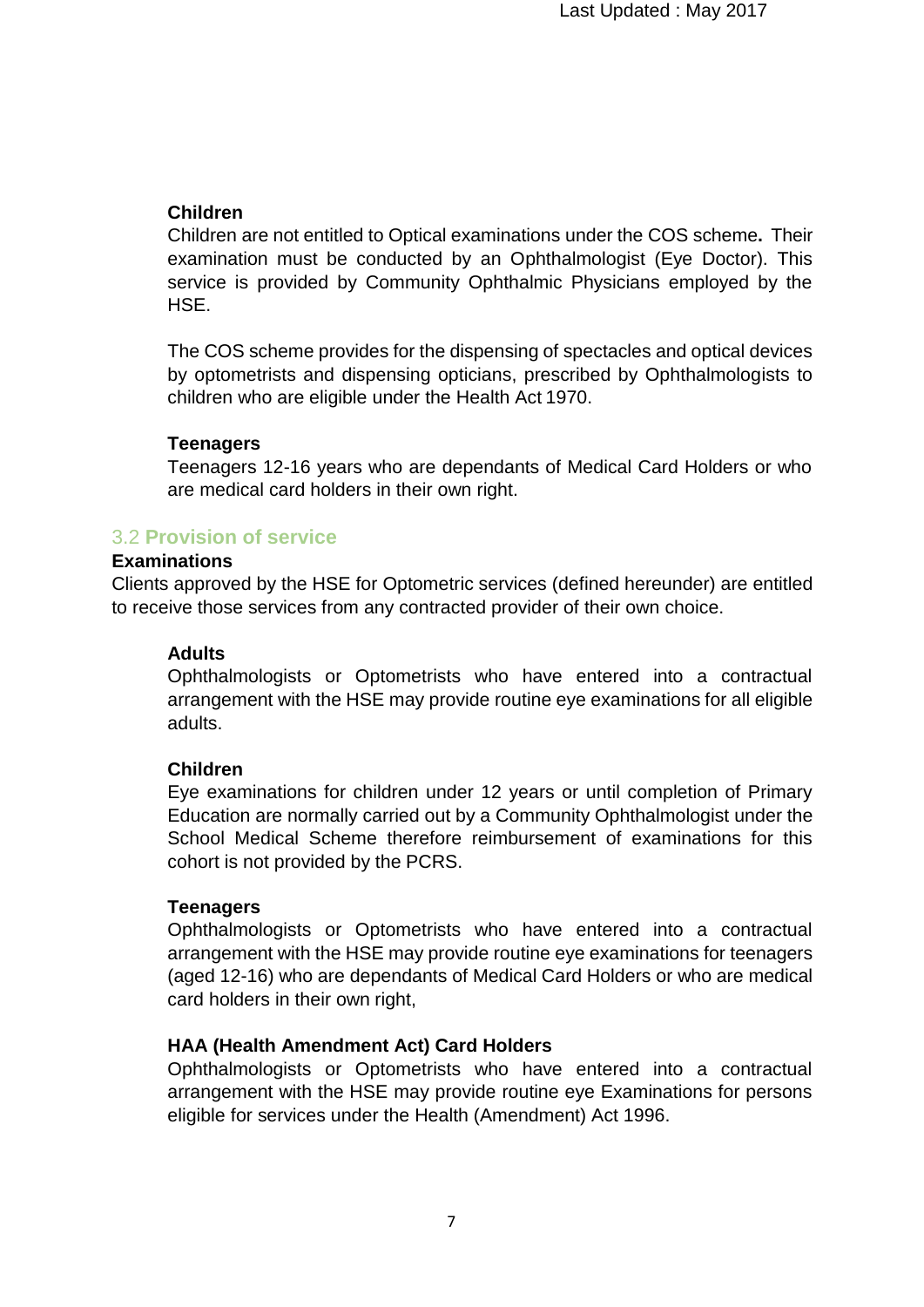#### **Dispensing**

All approved clients should in the first instance be offered frames and lenses from the schedule of reimbursable items. If the client chooses a more expensive frame/lens, they should be informed that this is at their own expense and is not reimbursable.

#### **Adults**

With prior approval Ophthalmologists, Optometrists or dispensing Opticians who have entered into a contractual arrangement with the HSE may provide dispensing services for all eligible adults.

### **Children**

With prior approval Ophthalmologists, Optometrists or Dispensing Opticians who have entered into a contractual arrangement with the HSE, may provide dispensing services for this category.

#### **Teenagers**

With prior approval Ophthalmologists, Optometrists or Dispensing Opticians who have entered into a contractual arrangement with the HSE may provide dispensing services for this category**.**

### **HAA (Health Amendment Act) Card Holders**

Ophthalmologists, Optometrists or Dispensing Opticians who have entered into a contractual arrangement with the HSE may provide dispensing services for persons eligible for services under the Health (Amendment) Act 1996.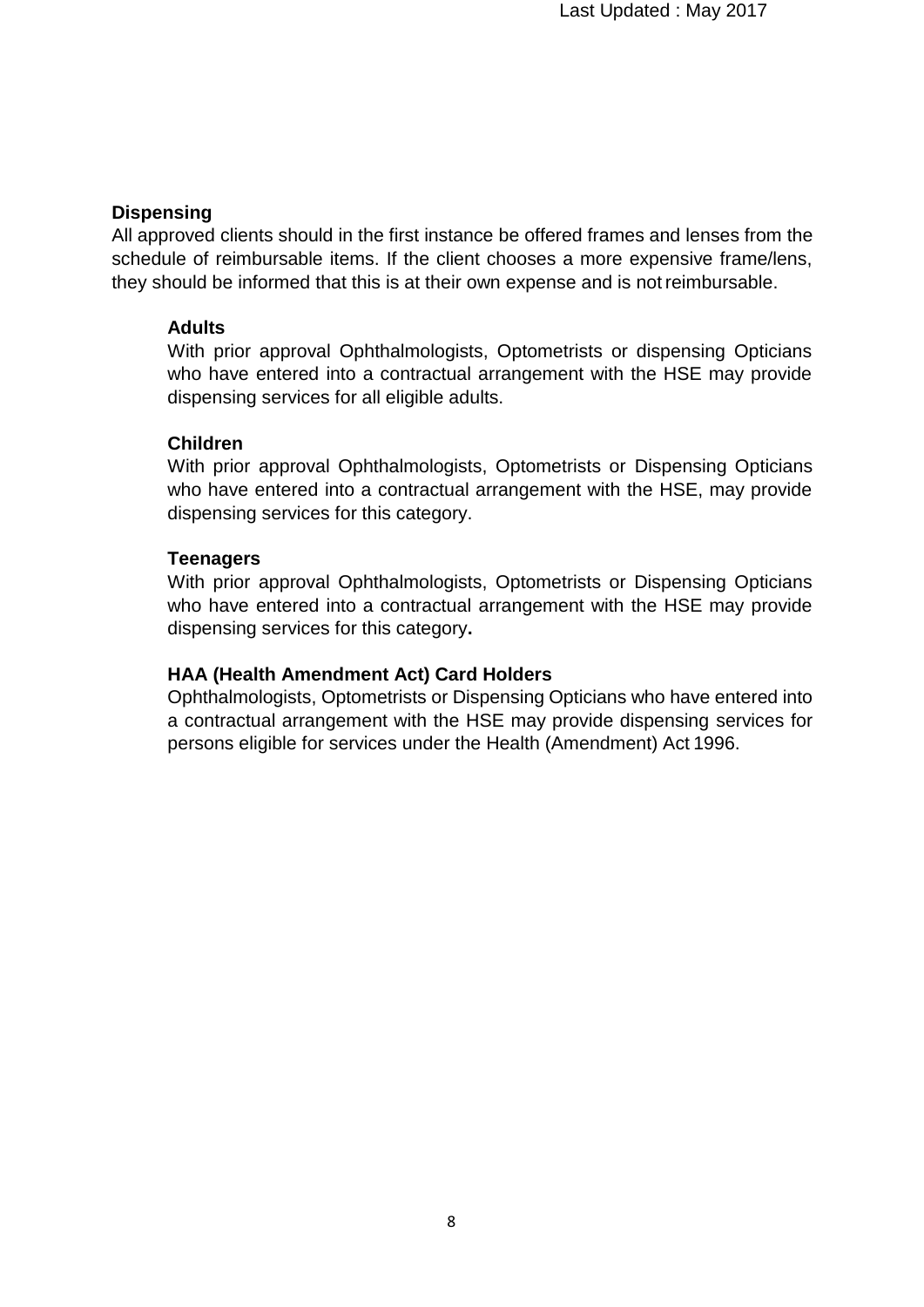# <span id="page-9-0"></span>**4. Entitlements under the scheme**

# **Adults**

Eligible adults will normally be allowed an eye examination and spectacles once every two years if required. They will be supplied with one pair of reading and one pair of distance spectacles (if a separate prescription for distance and near vision is required) **or** one pair of bifocal spectacles once every two years from the date of initial approval.

More frequent examinations will only be considered by the approving officer where the application is accompanied by a note from the Medical Practitioner or optometrist. Sufficient detail must be provided, outlining a full description in each individual case.

In the case of loss or damage, one additional pair may be provided in any 12 month period.

Where a patient is examined and referred by the Optometrist to a contracted Ophthalmologist, both examinations are payable under the scheme.

### **Children**

Each child is entitled to the supply of one pair of contract spectacles every two years from the date of initial prescription or change of prescription.

In the case of breakages or loss a maximum of two additional pairs of spectacles may be provided within 12 months from the date of initial prescription or date of last prescription change.

Therefore, the approval of a senior HSE official in the Community Office is required to authorise replacements in the case of breakages or loss.

### **Teenagers**

Eligible Teenagers will normally be allowed an eye examination and spectacles once every two years if required. In the case of loss or damage, one additional pair may be provided free of charge in any period of 12 months.

More frequent examinations will only be considered by the approving officer where the application is accompanied by a note from the Medical Practitioner or optometrist. Sufficient detail must be provided, outlining a full description in each individual case.

Where a patient is examined and then referred by the Optometrist to a contracted Ophthalmologist, both examinations are payable under the scheme.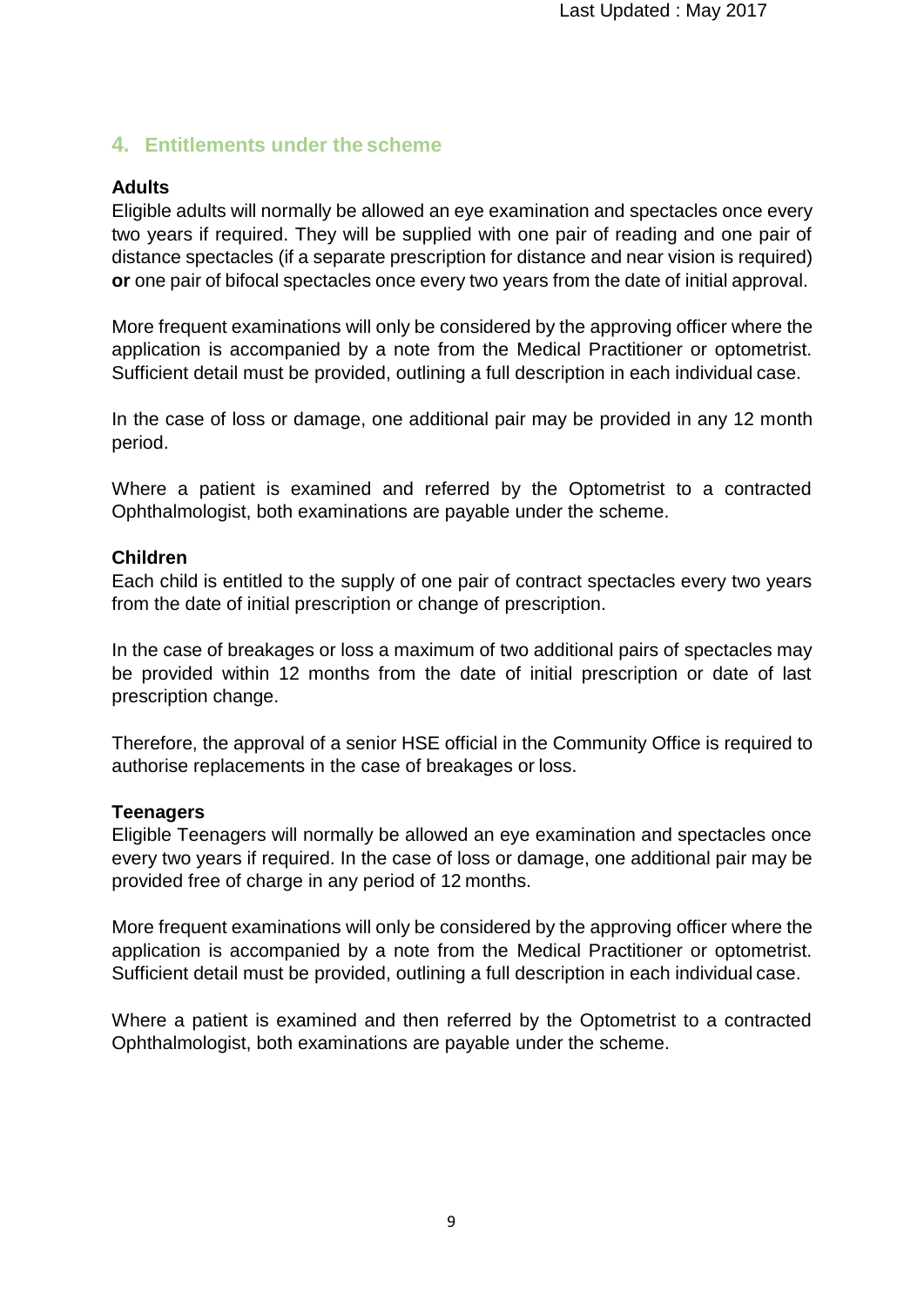### **HAA (Health Amendment Act) Card Holders**

Eye examinations and dispensing will be approved as agreed with the Hepatitis C Liaison Officer. Those who are covered under the Health Amendment Act may choose any of the standard items plus there are additional items such as a wider choice of frames, multi-focal and anti-reflective coatings available to them.

Replacements in the case of loss or damage will be provided, as agreed with Hepatitis C Liaison Officer.

Where a patient is examined and then referred by the Optometrist to an Ophthalmologist both examinations are payable under the scheme.

For detailed information in relation to HAA entitlements please see below document.

[http://www.hse.ie/eng/services/list/1/schemes/hepc/Information\\_Guide\\_to\\_Services\\_](http://www.hse.ie/eng/services/list/1/schemes/hepc/Information_Guide_to_Services_) Provided\_with\_the\_HAA\_Card.pdf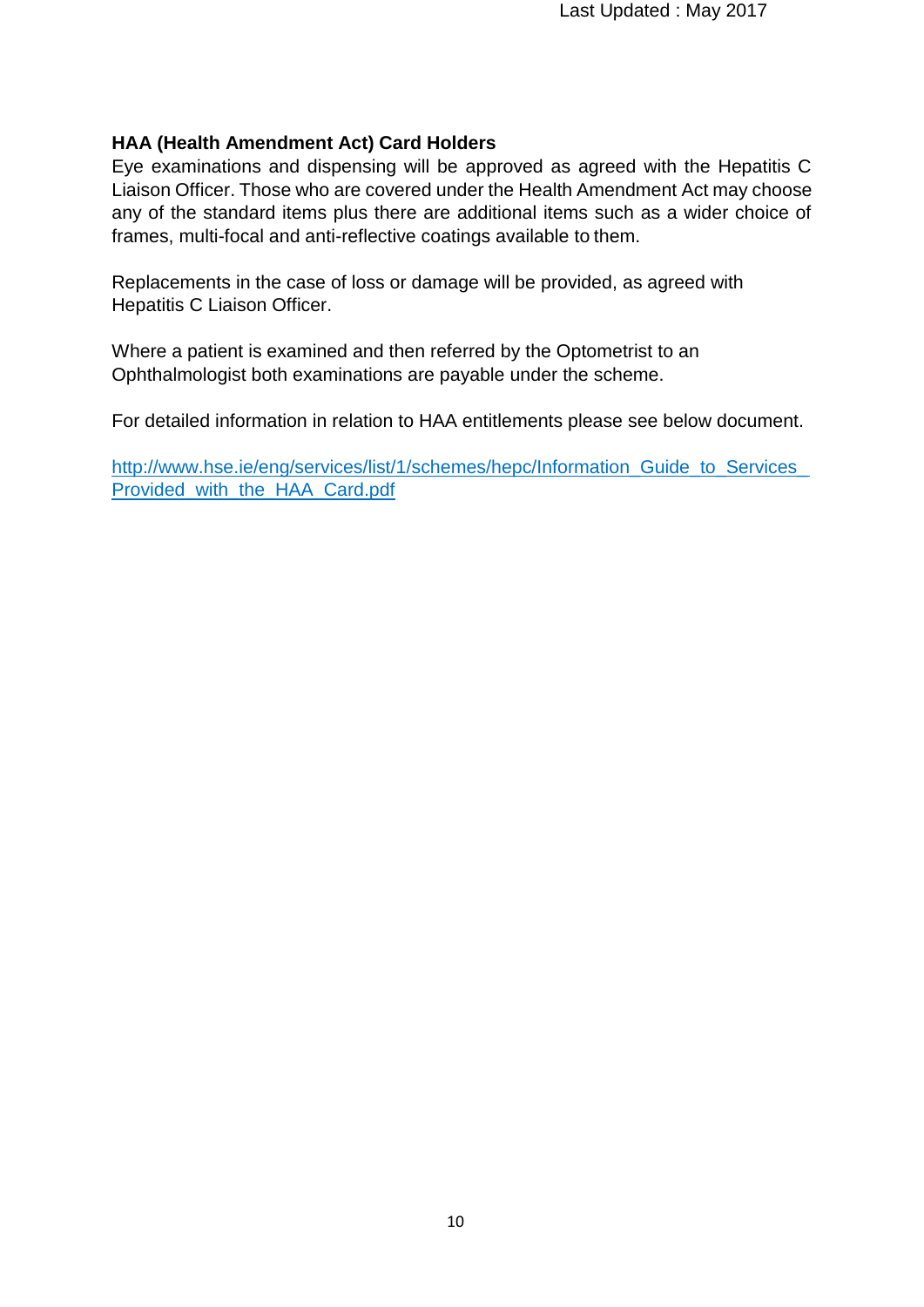# <span id="page-11-0"></span>**5. Application procedure**

This scheme is underpinned by **patient choice of service provider**. A patient may choose the same provider for eye examinations and dispensing or choose two different providers. In all cases patients must apply to their local area for authorisation for service from any Ophthalmologist/Optometrist/ Dispensing Optician contracted to the HSE. If two different providers are chosen, two separate approvals are required.

# **Adults**

- An application form (LOA/1) is completed by, or on behalf of the applicant, for eye examination and/or dispensing as required. It is stamped by the contractor of choice and forwarded to the Medical Card Holder's Community Health Office for approval. On receipt of the LOA/1 form, the application details, including validity of medical card, and personal details are to be checked and validated.
- It is intended that the application is approved or refused and returned to the applicant within one month of receipt by the relevant Community Health Office.
- The authorisation form number is recorded and held for record purposes by the Community Health Office
- The applicant should ensure the authorisation form is taken to the selected Dispensing Optician/Optometrist/Ophthalmologist within 90 days of the date stamped on form, who will then provide the service required.
- If the applicant allows the 90 days to expire he/she should present the form for re-authorisation at their Community Health Office
- Claims submitted for processing at Primary Care Reimbursement Service which are outside this time frame will be rejected for payment.

# **Medical cardholders requiring instant authorisation**

- Instant authorisation would apply to post-surgical cases, lost or broken glasses where an individual is unable to work/drive and which would only apply in emergency situations.
- These should represent a small percentage of the total.
- An application form (LOA/1) is completed by or on behalf of the applicant for an eye examination or dispensing as required, and stamped by the contractor of choice.
- **Telephone contact** is then made, by the contractor, to the Community Health Office, to **confirm eligibility**. Verbal authorisation is issued and noted by the contractor.
- The application is then forwarded to the Community Health Office where the application and LOA/1 details are checked and validated.
- The authorisation form number is recorded and held for record purposes.
- The form is returned directly to the contractor.
- Treatment should be completed and claimed within 90 days.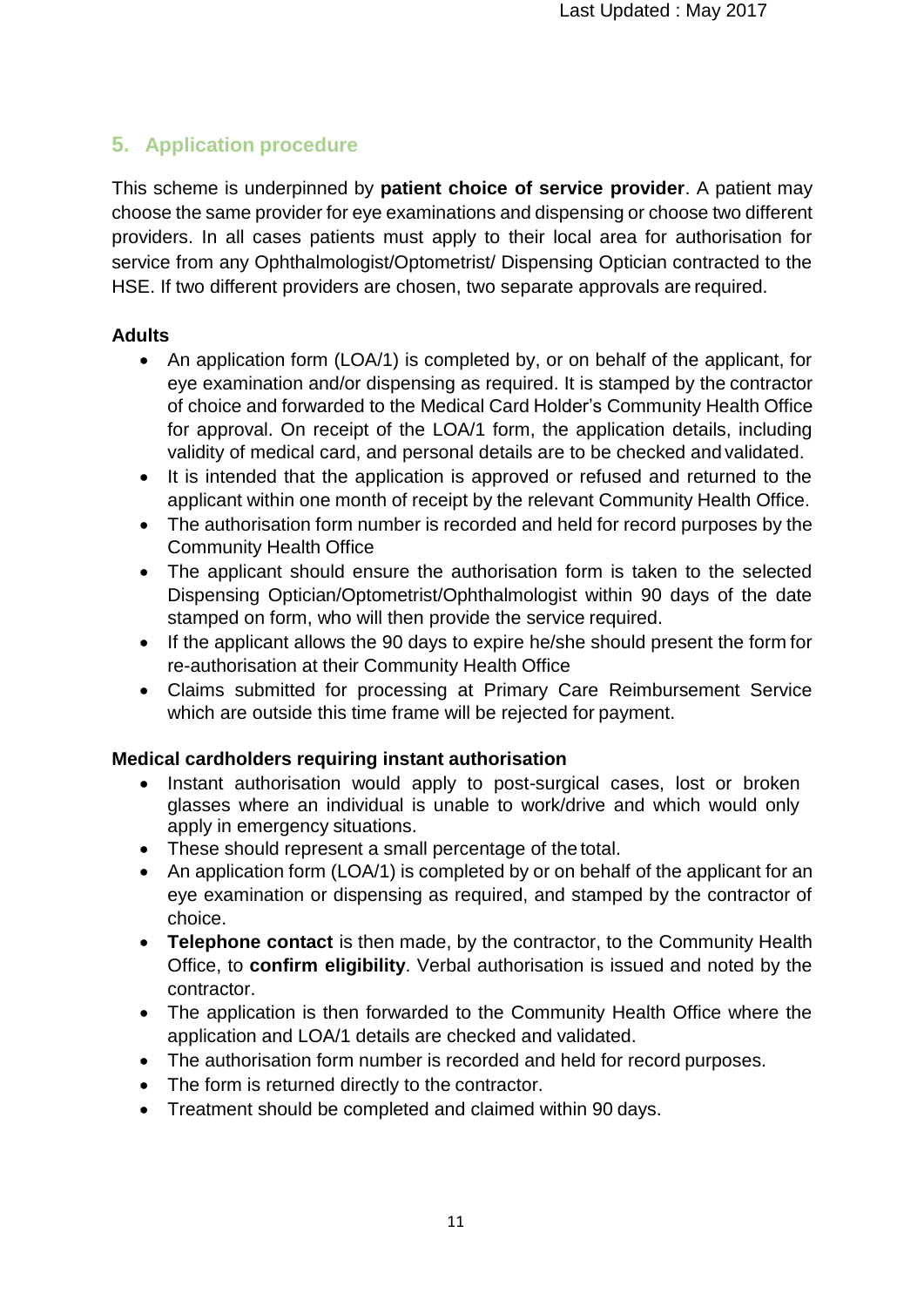# **Adults requiring a domiciliary visit (private residence)**

- An application form (LOA/1) is completed by or on behalf of the applicant for an eye examination or dispensing, as required.
- A letter signed by the card holder's General Practitioner, or the Public Health Nurse, should support the application. (This letter should confirm that the cardholder requires the service to be provided at their place of residence).
- This letter or a copy of it should remain attached to the form
- The application form is stamped by the contractor of choice and forwarded to the Medical Card Holders Community Health Office. On receipt of the application form, the application and medical card details are to be checked and validated
- The application is approved or refused and returned to the applicant with the domiciliary visited approval noted on claim.
- The authorisation form number is recorded and held for recorded purposes by the Community Health Office
- The applicant should ensure the authorisation form is taken to the selected Dispensing Optician/Optometrist/Ophthalmologist within 90 days of the date stamped on form, who will then provide the service required
- If an applicant allows the 90 days to expire he/she should present the form for re-authorisation at their Community Health Office
- Claims submitted for processing at Primary Care Reimbursement Service which are outside this time frame will be rejected for payment.

# **Adults requiring a domiciliary visit (Hospital or other group care setting)**

- An application form (LOA/3) is completed by or on behalf of the applicant for an eye examination or dispensing, as required. This application form must be accompanied by a Form B. This Form B must also be authorised by the Community Health Office. The maximum number of patients which may be included on the Form B is 15.
- The application form, and Form B, is forwarded to the Community Health Office. On receipt of the application form, the application and medial card details are to be checked and validated
- The application is approved or refused and returned to the applicant (i.e. Nursing Home or group care setting)
- The authorisation form number is recorded and held for recorded purposes by the Community Health Office
- The applicant/or care setting, on behalf of the applicant, should ensure the authorisation form is taken to the selected Dispensing Optician/ Optometrist/ Ophthalmologist within 90 days of the date stamped on the LOA/3 form who will provide the service required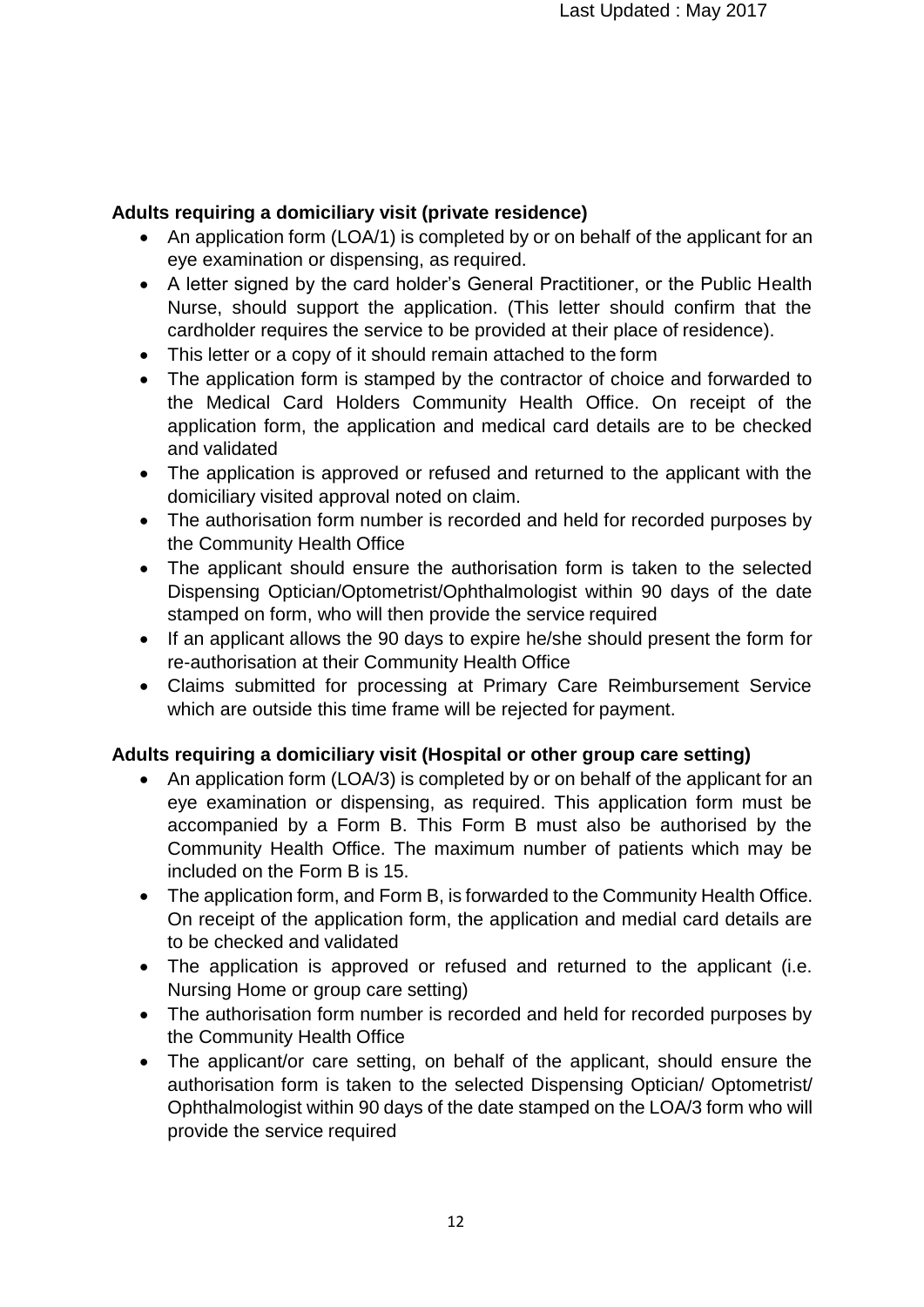- If an applicant/ or care setting, on behalf of the applicant, allows the 90 days to expire he/she should present the form for re-authorisation at their Community Health Office
- Claims submitted for processing at Primary Care Reimbursement Service which are outside this time frame will be rejected for payment.

# **Children**

- Children receive a vision screen while in national school from a Public Health Nurse. If an abnormality is detected on screening, the child will be referred to the Community Ophthalmic Physician or the local multidisciplinary ophthalmic care team.
- If required the parent or guardian, will be given a prescription/authorisation which they should present to a contracted Optometrist/Dispensing Optician who provides the dispensing service required.
- The authorisation reference number is recorded and held with a copy of the prescription, for record purposes, by the Community Health Office.

# **Teenagers**

- An application form is completed by or on behalf of the applicant for eye examination or dispensing, as required. It is stamped by the contractor of choice and forwarded to the Community Health Office. On receipt of the application form, the application and medical card details are to be checked and validated.
- The application is approved or refused and returned to the applicant
- The authorisation form number is recorded and held for record purposes by the Community Health Office
- The applicant should ensure the authorisation form is taken to the selected Dispensing Optician/Optometrist/Ophthalmologist within 90 days of the date stamped on form, who will then provide the service required
- If an applicant allows the 90 days to expire he/she should present the form for re-authorisation at their Community Health Office.
- Claims submitted for processing at Primary Care Reimbursement Service which are outside this time frame will be rejected for payment.

# **HAA (Health Amendment Act) Card Holders**

- An application form (LOA/1) is completed by or on behalf of the applicant for an eye examination or dispensing, as required and stamped by the contractor of choice.
- **Telephone contact** is then made, by the contractor, to the Local Hepatitis C Liaison Officer, to **confirm eligibility**. Verbal authorisation is issued and noted by the contractor.
- The application is then forwarded to the Local Hepatitis C Liaison Officer where the application and LOA/1 details are checked and validated.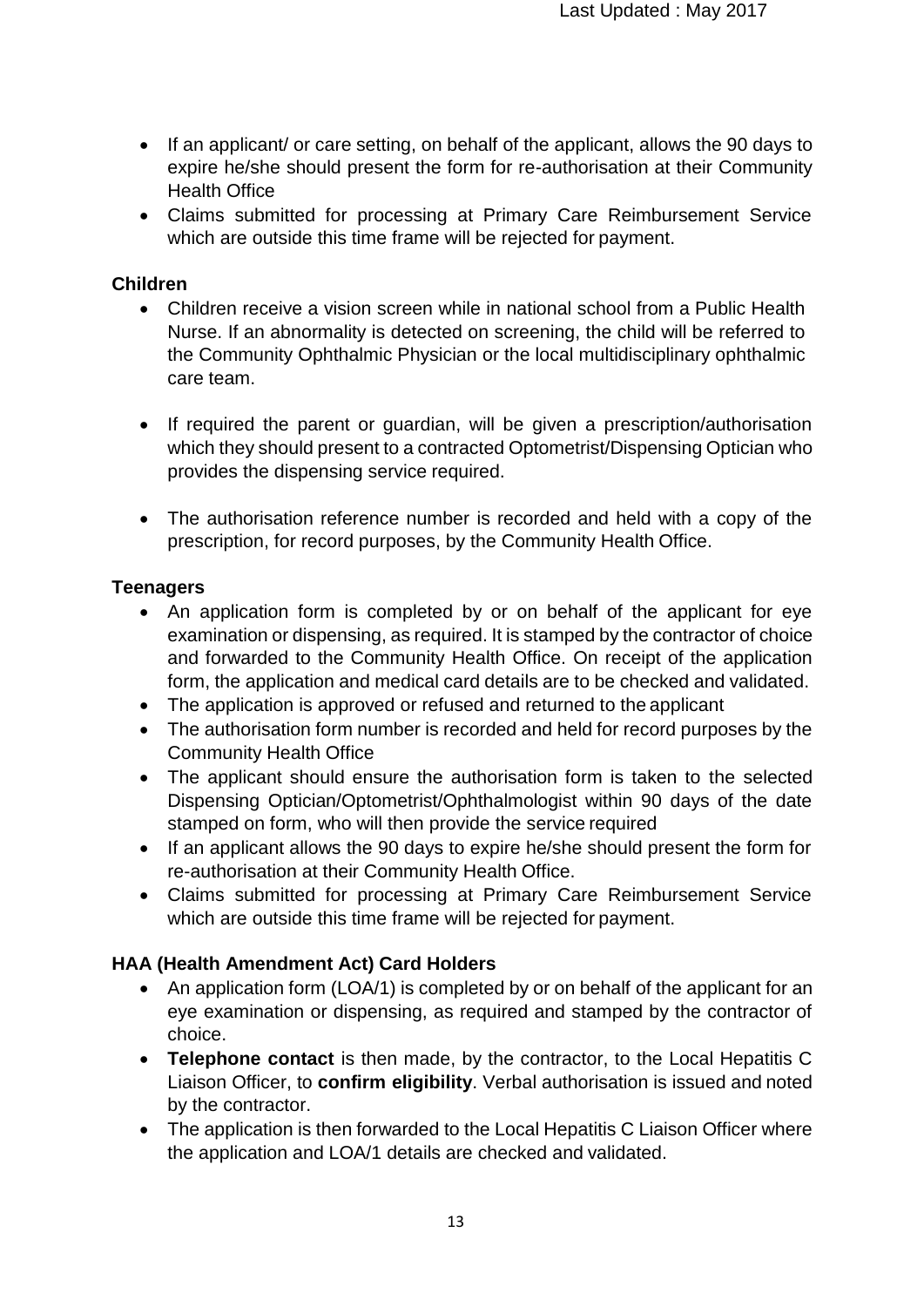- The authorisation form number is recorded and held for record purposes.
- The form is returned directly to the contractor.
- Treatment should be completed and claimed within 90 days.
- If an applicant allows the 90 days to expire he/she should request reauthorisation from their Hepatitis C Liaison Officer.
- Claims submitted for processing at Primary Care Reimbursement Service which are outside this time frame will be rejected for payment.

# **Items not on the schedule of reimbursable items are not payable under the Community Ophthalmic Scheme. (Examples below)**

- Eye screening required for drivers licence
- Occupational colour vision screening
- Eye examinations required for those working on VDUs under health and safety legislation
- The provision of spectacles for VDU use under the same legislation
- Eye examinations and the provision of safety eyewear as required under health and safety legislation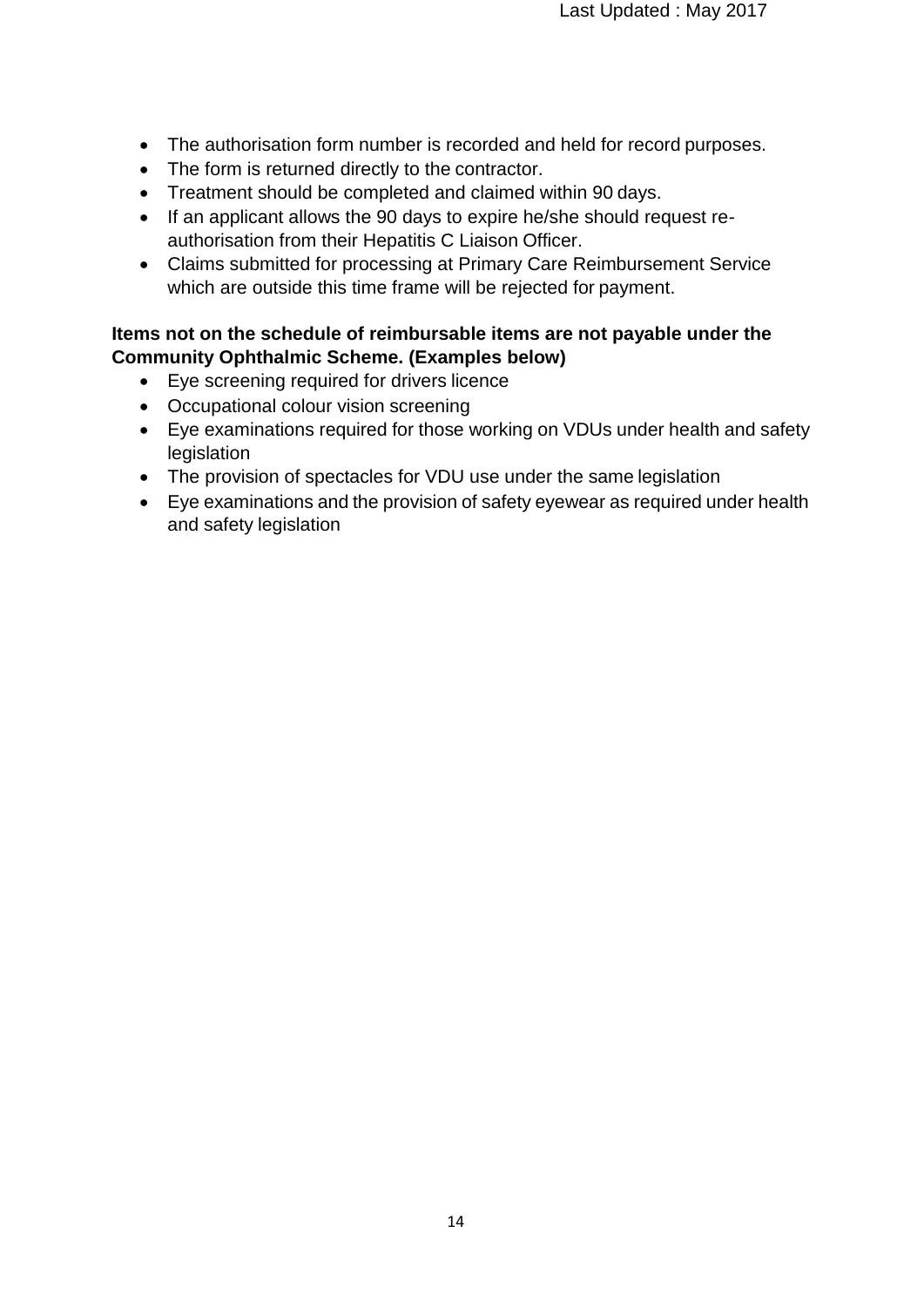# <span id="page-15-0"></span>**6. Reimbursement Procedure**

Claims must be submitted by the  $5<sup>th</sup>$  day of the month, in order to ensure prompt payment. Should the 5<sup>th</sup> of the month fall on a weekend or public holiday, the deadline for claims submission will be extended until the close of business on the next working day.

Only one bundle of claims per month should be submitted for processing and must be accompanied by a properly completed summary of claims certificate. Submitting multiple bundles throughout the month may result in delays to your payment.

Summary of Claims Certificates and Pre-addressed stickers are available by calling the Optical Unit on 01 864 7150.

Claims should be forwarded to the Primary Care Reimbursement Service, P.O. Box 7103, Finglas, Dublin 11, D11 PXT0. Please note this is not a free post service.

Valid claims entered online by the last day of the month, will be paid by the last banking day of the following month. In order to discharge its obligations in relation to public accountability, the PCRS reserves the right to audit the original claims from time to time, and to evidence third party verification and HSE approval. Accordingly, you are required to retain the original claims (i.e. the original LOA forms or children's authorisation forms) securely for a period of no less than six years from the date of claim.

# **6.1 Detailed Payment Listing**

Details of paid claims will be reported on a 'Detailed Payment Listing' sent out shortly after payments are made each month.

### **6.2 Reclaims**

Claims that fail to generate for payment because of invalid or insufficient data will report on a reclaim listing. Corrections and amendments should be inserted on the reclaim listing which should then be re-submitted to the PCRS for processing.

The top occurring error messages are detailed below along with clarification on how the issue can be resolved.

| <b>Error Message</b>               | <b>Method of Resolution(if any)</b>                                                |
|------------------------------------|------------------------------------------------------------------------------------|
| Maximum Of 90 Days Between         | The approval has expired, contact is to be<br>made with Community Health Office to |
| Approval Date And Examination Date | receive re-approval.                                                               |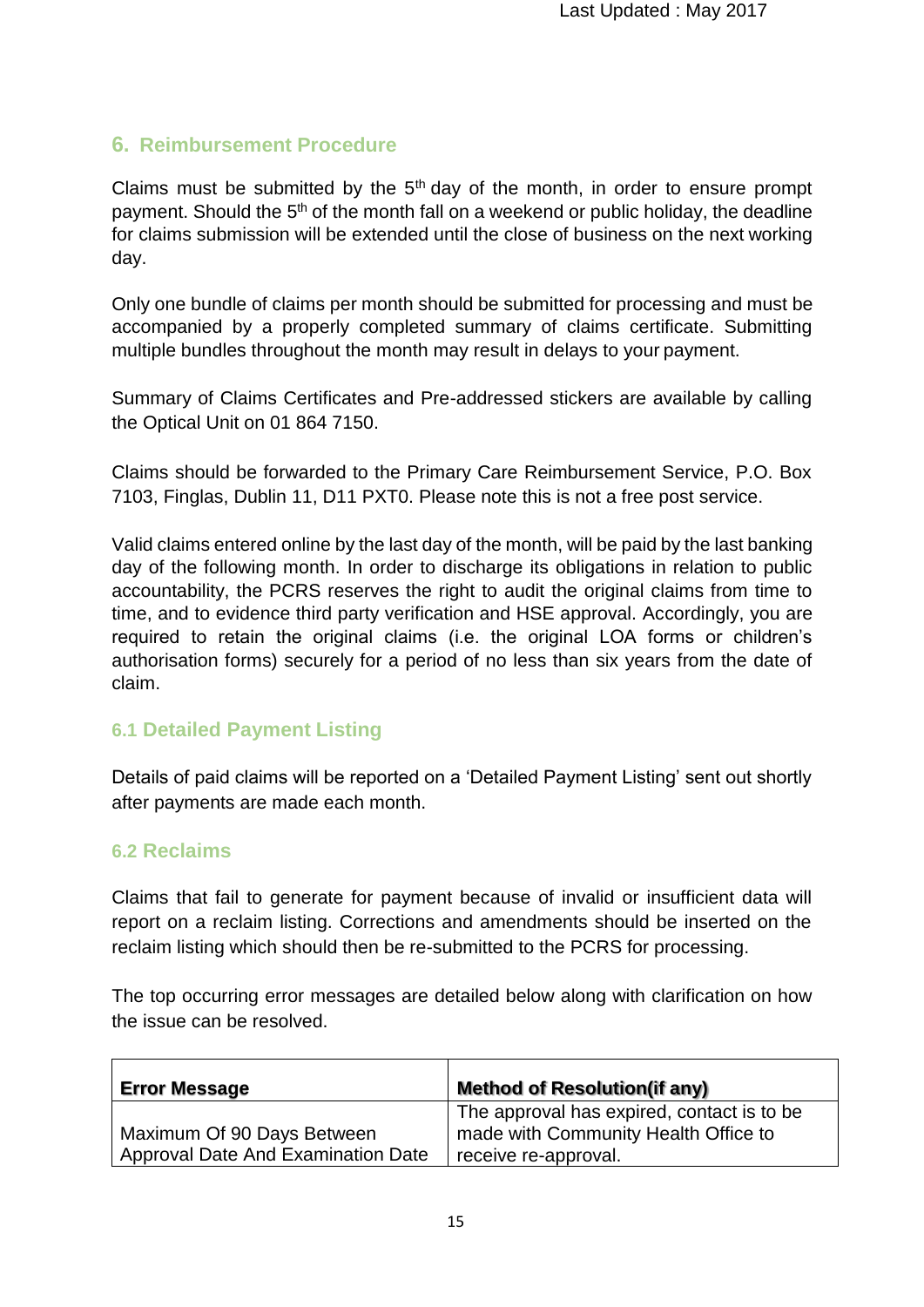| <b>Error Message</b>                 | <b>Method of Resolution(if any)</b>            |
|--------------------------------------|------------------------------------------------|
|                                      | Contact to be made with patient in an effort   |
|                                      | to obtain patient signature to confirm receipt |
| <b>Patient Signature Missing</b>     | of treatment.                                  |
|                                      | Note to be sent to PCRS in writing from        |
|                                      | Community Health Office with whom              |
|                                      | approval originated, confirming approval       |
| <b>Approval Date Missing</b>         | date.                                          |
|                                      | Confirmation of date examination provided to   |
|                                      | patient to be written on reclaim listing and   |
| Error - Exam Date Is Missing         | resubmitted for processing.                    |
|                                      | Examination or appliance not payable to this   |
| <b>Code Conditions Violated</b>      | cohort of patient under COSS.                  |
|                                      | Contractor should check if patient had a valid |
|                                      | medical card on date of approval. If different |
|                                      | card number, contractor should supply same     |
|                                      | on reclaim listing and resubmit for            |
| Patient Inactive On Approval Date    | processing.                                    |
|                                      | Patient is not covered under COSS. Contact     |
| GP Visit Cards Not Eligible For This | should be made with Community Health           |
| Scheme                               | Office.                                        |
|                                      | Signature of claiming contractor to be written |
| <b>Signature Required For</b>        | on reclaim listing to confirm provision of     |
| Exam/Dispensing                      | service and resubmitted for processing.        |
|                                      | Correct medical card number to be supplied     |
|                                      | by contractor on reclaim listing and           |
| <b>Invalid Patient Card Number</b>   | resubmitted for processing.                    |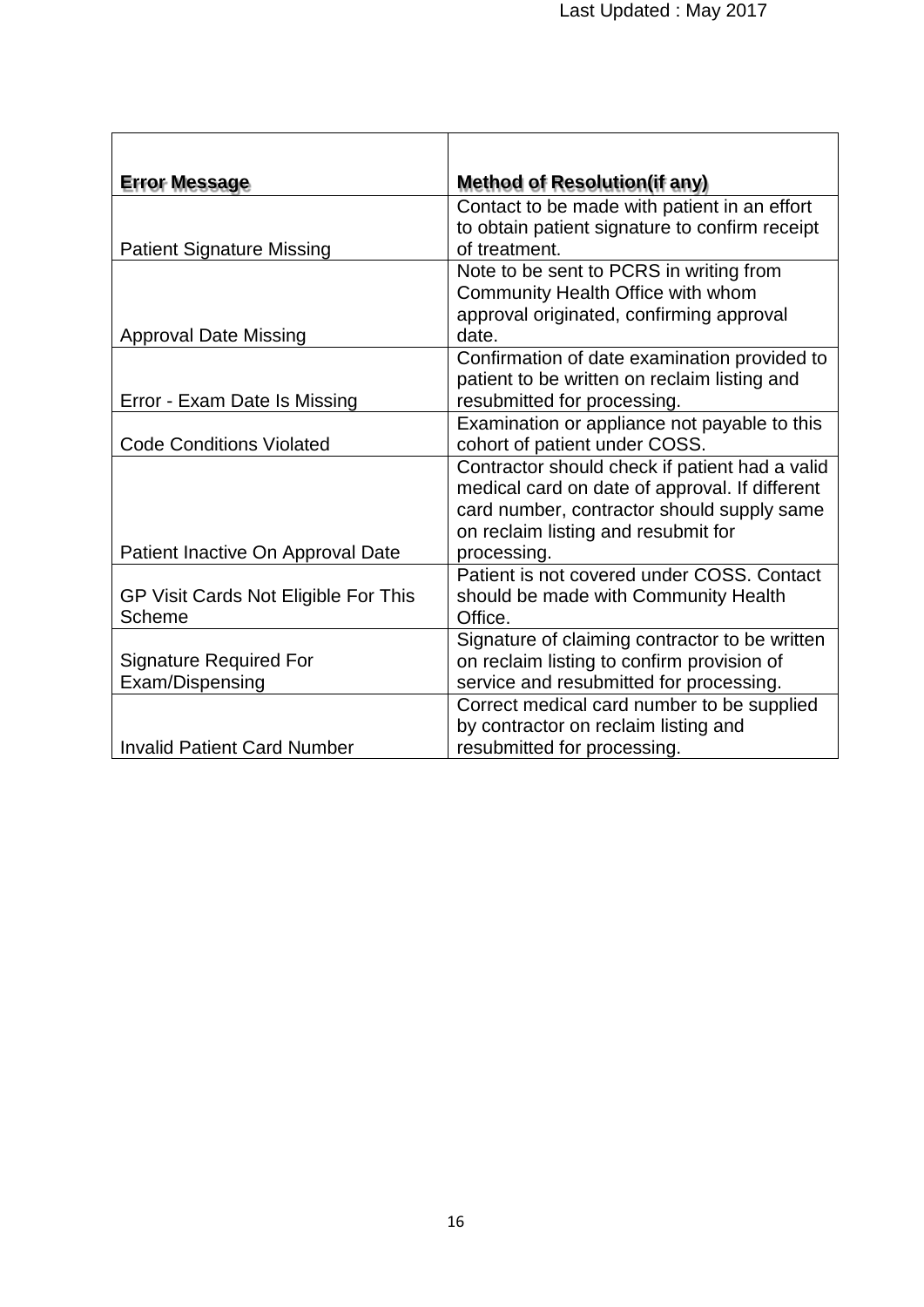# <span id="page-17-0"></span>**7. Contact Information/Queries**

When submitting written queries regarding payments made or claims submitted, please quote your Panel Number, Claim Number, Form Number and a brief explanation as to the nature of your query. Queries may be submitted via the below methods.

| <b>Optical Unit</b><br><b>HSE- Primary Care Reimbursement Service</b><br>PO Box. 7103<br>Finglas<br>Dublin 11<br>D <sub>11</sub> P <sub>X10</sub> |
|---------------------------------------------------------------------------------------------------------------------------------------------------|
| 01 864 7150                                                                                                                                       |
| 01 864 1997                                                                                                                                       |
|                                                                                                                                                   |

**By E-Mail:** [coss.queries@hse.ie](mailto:coss.queries@hse.ie)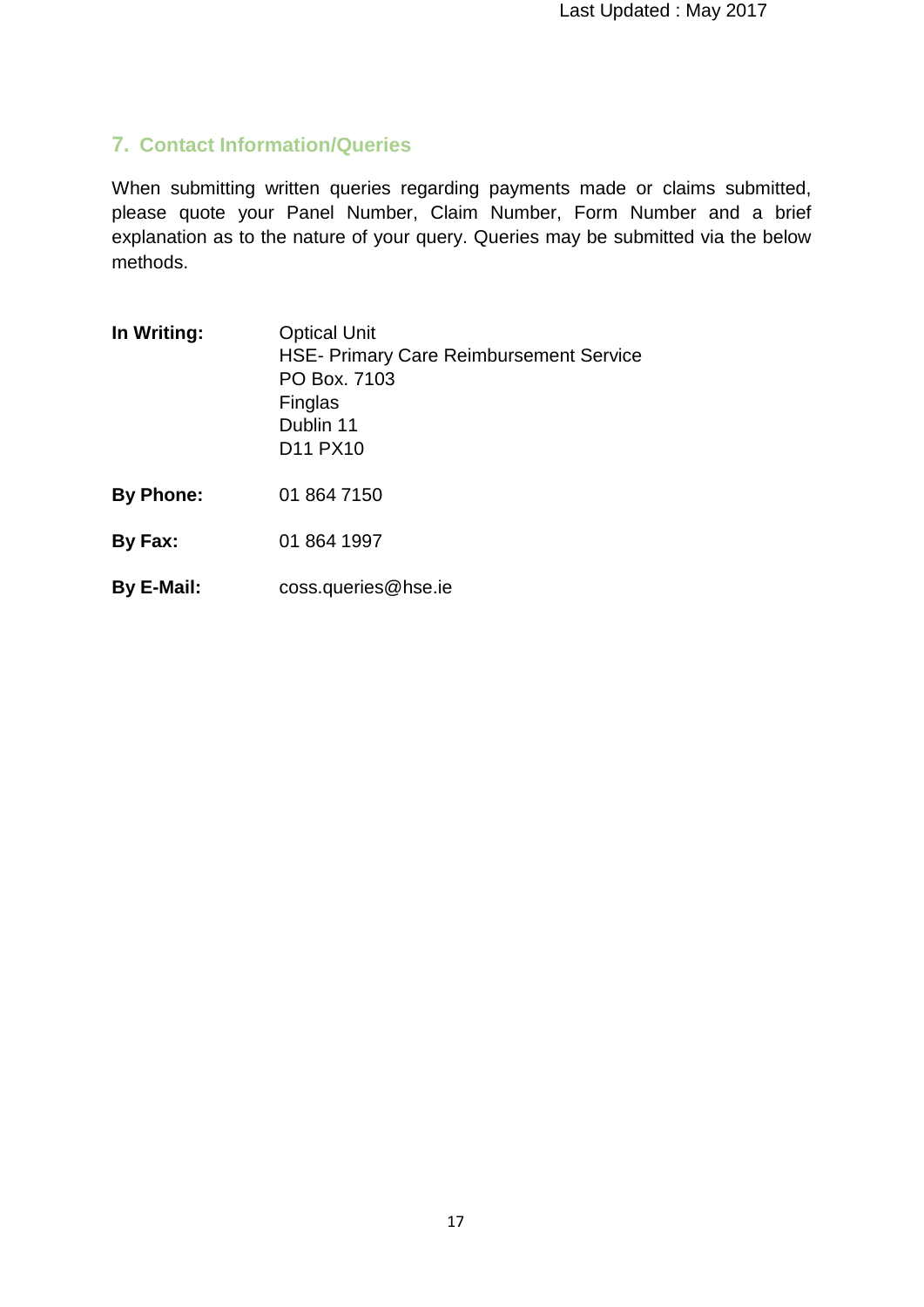# <span id="page-18-0"></span>**8. Withholding Tax from Payments for Professional Services**

Under the terms of the Finance Act, the Primary Care Reimbursement Service is obliged to deduct Withholding Tax, (currently 20% of Fees) from all payments for professional services by contractors under all Schemes administered by the Primary Care Reimbursement Service.

Each contractor is required under the relevant legislation to furnish the Primary Care Reimbursement Service with his/her income tax reference number on a form provided. The Primary Care Reimbursement Service will issue a completed form F45-1 each month, showing details of the payment and tax deducted to each contractor who has submitted a Tax Reference Number - such information is also shown on monthly Summary Listings.

Where no tax reference number has been submitted, the Primary Care Reimbursement Services will be obliged to deduct the tax, but will not be authorised to issue form F45-1. It appears that in such circumstances a contractor would be unable to make a claim to the Inspector of Taxes in respect of Withholding Tax paid.

Any queries you may have in relation to in relation to Withholding Tax, should be directed to the Inspector of Taxes for your own region.

# <span id="page-18-1"></span>**8.1 e-Tax Clearance**

Tax Clearance Status for all suppliers and service providers who receive payments in excess of €10,000 within a twelve-month period must be confirmed prior to release of payment. Contractors must satisfy themselves, they have a valid Tax Clearance Certificate (TCC). Full details on how to apply for e-Tax Clearance are available directly from the Irish Revenue website on [www.revenue.ie.](http://www.revenue.ie/) .

FAQs in relation to e-Tax Clearance can be found at:

### <http://www.revenue.ie/en/online/etax-clearance-faqs.html#section18>

The Tax Clearance Status of all relevant recipients will be checked on a monthly basis through online data upload. It is important to note that until Tax Clearance Status has been confirmed payments will be held.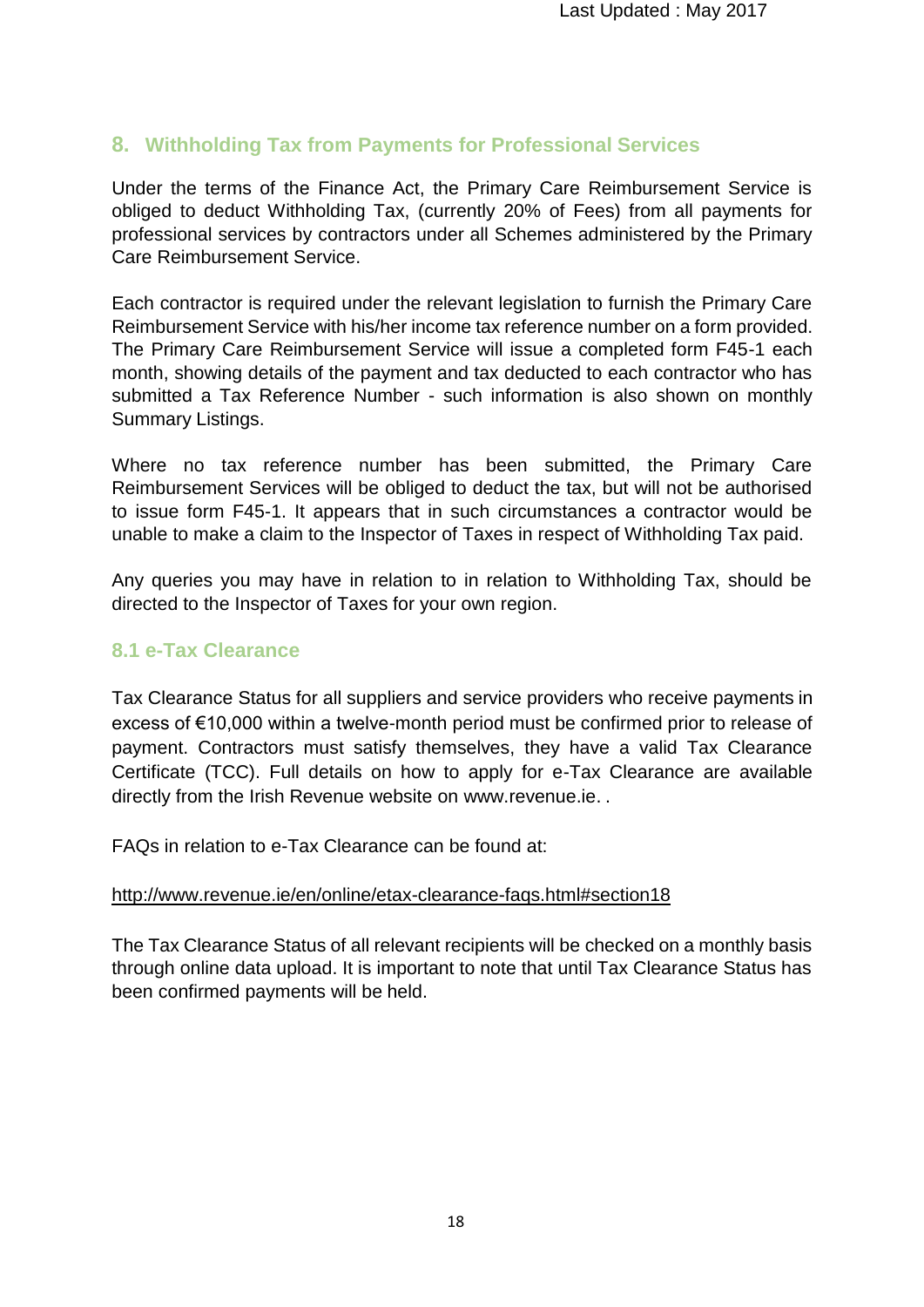# <span id="page-19-0"></span>**9. Probity**

The Health Service Executive/PCRS is obliged to ensure the accuracy and reasonableness of claims submitted from contractors.

PCRS has a probity function dedicated to:

- Preventing, detecting and deterring of invalid, inappropriate or fraudulent claiming
- Identification and management of risk
- Ensuring contractor compliance with the claiming terms of their contract
- Identification and monitoring of contractor claiming patterns

# <span id="page-19-1"></span>**10. Online Optical Application Suite**

Currently the majority of COS Scheme claims are keyed by contractors online, via our application suite. Benefits of this facility include:

- The claim entry screen is available 24/7
- There are no rejected claims
- Downloadable and printable itemised listings with archive.
- Client Checker facility which can confirm clients eligibility at the point of service.
- Online claim review

The aim is to streamline the processes involved in making claims and offer more payment information. If you are interested in registering please complete and forward the below application form to the following **[certinfo@hse.ie](mailto:certinfo@hse.ie)**.

Alternatively you can fax your application form to 01 864 1997. Please note a separate registration is required per PC and or GMS Panel Number. If you have any further queries in relation to this please contact the Optical Unit directly via phone or email on 01 864 7150 or **[coss.queries@hse.ie](mailto:coss.queries@hse.ie)** .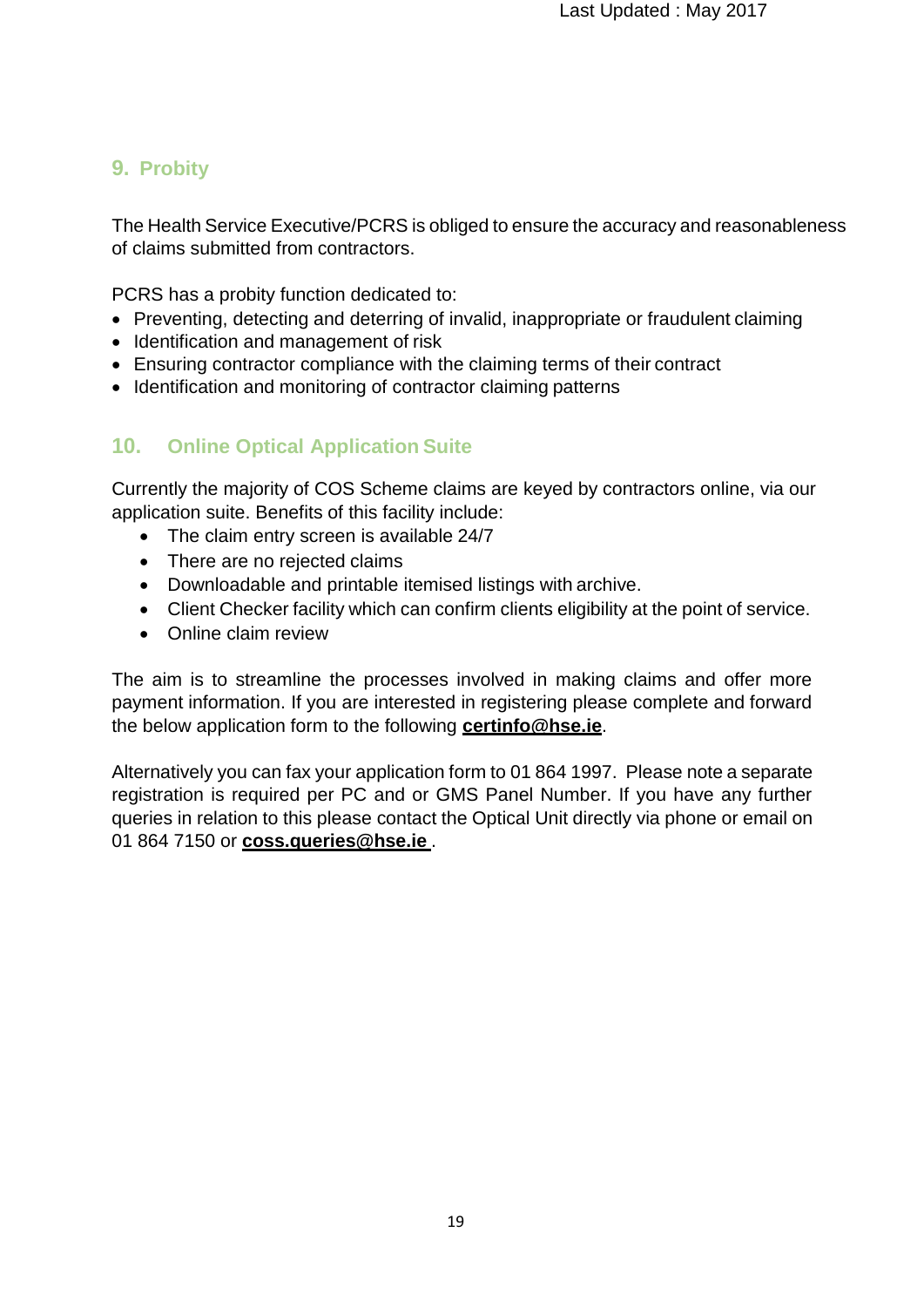Last Updated : May 2017



**Primary Care Reimbursement Service Security Certificate Requisition Form** Primary Care Contractor (PCC) v1.5

#### **Information and Data Protection Notice**

- 1. A security certificate is required to authenticate your electronic communications with PCRS, e.g. electronic claim submissions.
- 2. Security certificates can issue on the basis of provisional contract numbers. Full contract setup is required for reimbursement. 3. The latest version of this form is always available on online services section at www.pcrs.ie. Please check the version number at
- the top right of this document. Requisitions must be made on the latest version of the form.
- 4. Please use BLOCK CAPITALS and complete all sections. Mobile Number is mandatory. Forms which cannot be processed will be returned to sender by post.
- 5. Data Protection Notice: Personal data collected by the HSE is used for the purpose of providing a health service. It is required, stored, processed and disclosed to other bodies in accordance with the laws relating to proper treatment of personal data.

#### **Part 1: Requisition Type**

Additional: In cases where a first or second etc. computer is to be configured to communicate with PCRS. Replacement: In cases where the PCC had a certificate for which a replacement is now required. Standard: Secure codes will be dispatched by post within 5 working days from receipt. Requisitions must be received at PCRS by the 15th of each month. Emergency: Secure codes will be issued by email directly to a PCC and only if the requisition can be verified. If an email address is not available, an emergency requisition will not be processed.

Please Insert "Additional" or "Replacement"

Please Insert "Standard" or "Emergency"

If emergency, state the reason. This will be reviewed and the requisition processed as an emergency only in certain cases. Late applications are not treated as emergencies.

| <b>Part 2: Applicant's Details</b>                                                                                                                                                                                                                                                                                                                                                                                                                                                                                                                                                     |  |  |  |  |              |        |  |  |  |  |  |  |
|----------------------------------------------------------------------------------------------------------------------------------------------------------------------------------------------------------------------------------------------------------------------------------------------------------------------------------------------------------------------------------------------------------------------------------------------------------------------------------------------------------------------------------------------------------------------------------------|--|--|--|--|--------------|--------|--|--|--|--|--|--|
| PCC Number:                                                                                                                                                                                                                                                                                                                                                                                                                                                                                                                                                                            |  |  |  |  | PCC Stamp    |        |  |  |  |  |  |  |
| Trading Name:                                                                                                                                                                                                                                                                                                                                                                                                                                                                                                                                                                          |  |  |  |  |              |        |  |  |  |  |  |  |
| First Name:                                                                                                                                                                                                                                                                                                                                                                                                                                                                                                                                                                            |  |  |  |  |              |        |  |  |  |  |  |  |
| Surname:                                                                                                                                                                                                                                                                                                                                                                                                                                                                                                                                                                               |  |  |  |  |              |        |  |  |  |  |  |  |
| Phone Number:                                                                                                                                                                                                                                                                                                                                                                                                                                                                                                                                                                          |  |  |  |  |              |        |  |  |  |  |  |  |
| Mobile Number:                                                                                                                                                                                                                                                                                                                                                                                                                                                                                                                                                                         |  |  |  |  | PCC Address: |        |  |  |  |  |  |  |
| Fax Number:                                                                                                                                                                                                                                                                                                                                                                                                                                                                                                                                                                            |  |  |  |  |              |        |  |  |  |  |  |  |
| PSI/MC Number:                                                                                                                                                                                                                                                                                                                                                                                                                                                                                                                                                                         |  |  |  |  |              |        |  |  |  |  |  |  |
| VAT Number:                                                                                                                                                                                                                                                                                                                                                                                                                                                                                                                                                                            |  |  |  |  |              |        |  |  |  |  |  |  |
| <b>F-mail Address:</b>                                                                                                                                                                                                                                                                                                                                                                                                                                                                                                                                                                 |  |  |  |  |              |        |  |  |  |  |  |  |
| Please note that the details above are mandatory and are used to verify the requisition from a security perspective. The PSI<br>number / Medical Council number of the PCC is required.                                                                                                                                                                                                                                                                                                                                                                                                |  |  |  |  |              |        |  |  |  |  |  |  |
| <b>Part 3: Declaration</b>                                                                                                                                                                                                                                                                                                                                                                                                                                                                                                                                                             |  |  |  |  |              |        |  |  |  |  |  |  |
| I the primary care contractor am seeking to be provided with a security certificate which will allow my computer system to<br>communicate with the PCRS. I ensure that all appropriate physical security arrangements are in place regarding my<br>computer infrastructure (e.g. personnel access to and use of it). I ensure that secure arrangements are made to destroy old<br>computer infrastructure as it is replaced. I have appropriate contractual arrangements in place from a security point of view<br>with any third parties who assist with my computing infrastructure. |  |  |  |  |              |        |  |  |  |  |  |  |
| Signature:                                                                                                                                                                                                                                                                                                                                                                                                                                                                                                                                                                             |  |  |  |  |              | Dated: |  |  |  |  |  |  |
| Please scan and email the completed, signed and stamped form to cert.info@hse.ie. Alternatively, post the form to;<br>IT Operations, Primary Care Reimbursement Service, Exit 5 M50 North Road Finglas, Dublin 11. Faxed forms not accepted.                                                                                                                                                                                                                                                                                                                                           |  |  |  |  |              |        |  |  |  |  |  |  |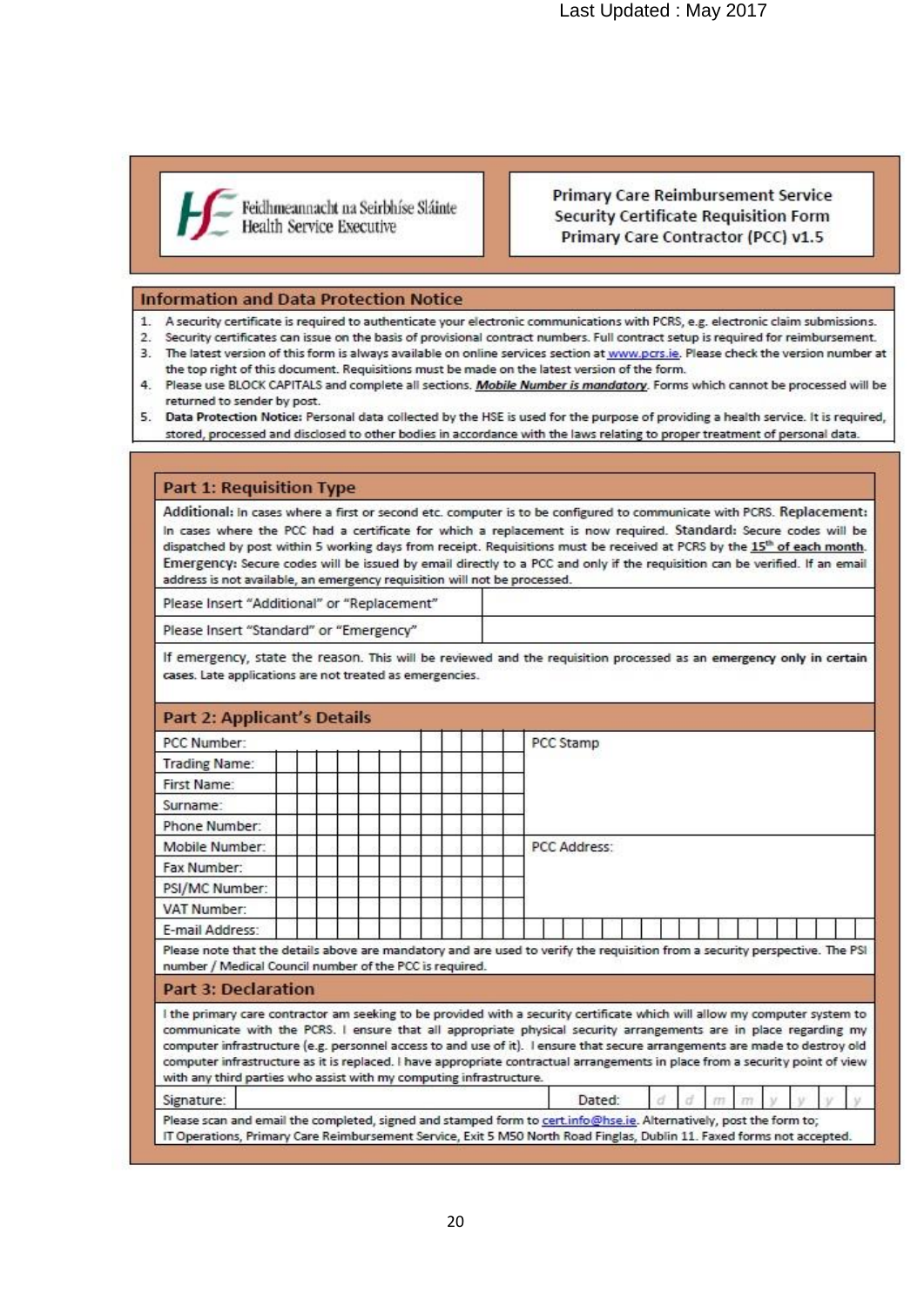| <b>PCC</b>    | <b>Health Office Name</b>   | <b>PCC</b>    | <b>Health Office Name</b> |  |  |  |  |  |
|---------------|-----------------------------|---------------|---------------------------|--|--|--|--|--|
| <b>Number</b> |                             | <b>Number</b> |                           |  |  |  |  |  |
| 01            | Dun Laoghaire               | 17            | Mayo                      |  |  |  |  |  |
| 02            | <b>Dublin South East</b>    | 18            | Roscommon                 |  |  |  |  |  |
| 03            | Dublin South City           | 19            | Donegal                   |  |  |  |  |  |
| 04            | <b>Dublin South West</b>    | 20            | Sligo/Leitrim             |  |  |  |  |  |
| 05            | <b>Dublin West</b>          | 21            | Clare                     |  |  |  |  |  |
| 06            | <b>Kildare/West Wicklow</b> | 22            | <b>North Tipperary</b>    |  |  |  |  |  |
| 07            | <b>Wicklow</b>              | 23            | Limerick                  |  |  |  |  |  |
| 08            | Laois/Offaly                | 24            | South Lee - Cork          |  |  |  |  |  |
| 09            | Longford/Westmeath          | 25            | North Lee - Cork          |  |  |  |  |  |
| 10            | <b>Dublin North West</b>    | 26            | <b>West Cork</b>          |  |  |  |  |  |
| 11            | <b>Dublin North Central</b> | 27            | Kerry                     |  |  |  |  |  |
| 12            | <b>Dublin North</b>         | 28            | <b>North Cork</b>         |  |  |  |  |  |
| 13            | Cavan/Monaghan              | 29            | Carlow/Kilkenny           |  |  |  |  |  |
| 14            | Louth                       | 30            | Waterford                 |  |  |  |  |  |
| 15            | Meath                       | 31            | South Tipperary           |  |  |  |  |  |
| 16            | Galway                      | 32            | Wexford                   |  |  |  |  |  |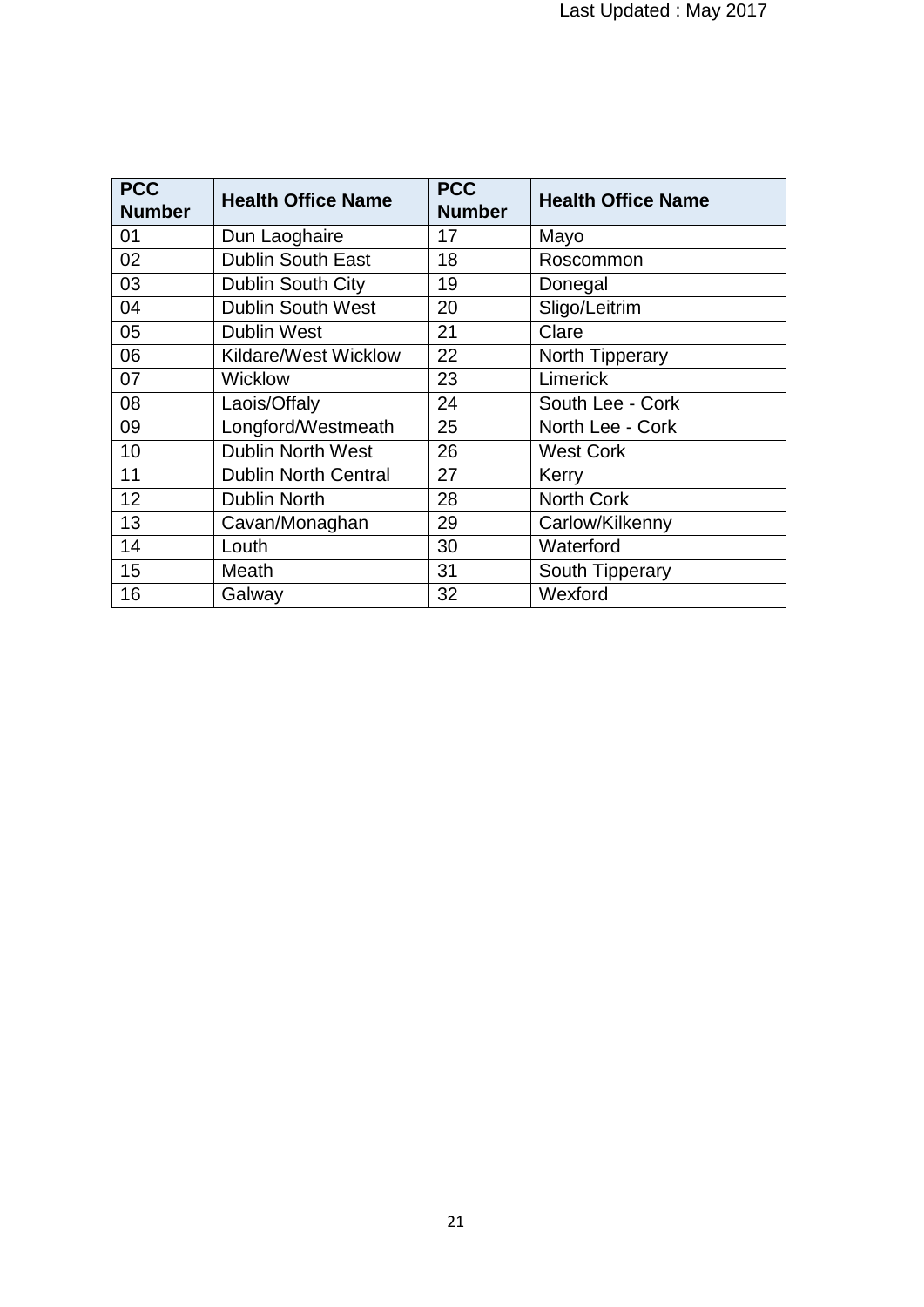# **10.1 Online Application Suite User Guide**

The URL to access the Optical Application Suite is https://hse.sspcrs.ie/portal/optical

Access the suite requires a digital certificate must be installed on the user's PC. Certificate codes are issued by I.T Operations at PCRS.

When the user successfully logs into the suite the following page is displayed.

| <b>Optical</b><br>User ID:                                                                                                                                                   |  |        |
|------------------------------------------------------------------------------------------------------------------------------------------------------------------------------|--|--------|
| Menu Claim Entry Maintenance Enquiry                                                                                                                                         |  | Logout |
| <b>Optical Menu</b>                                                                                                                                                          |  |        |
| <b>Optical Claim Entry</b><br>Optical Maintenance Screen<br><b>Optical Claim Enquiry</b><br><b>Client Checker</b><br><b>Itemised Listings</b><br><b>Edit Contact Details</b> |  |        |

# **Claim Entry**

Claims processed on or before the last day of the month will be paid on the last day of the following month.

Click on the **'Optical Claim Entry'** link.

The Tab key should be used to navigate through the required fields. All fields are mandatory unless otherwise stated.

### Enter **Form Number.**

This is the Health Board Authorisation Reference Number which is located at the top of the LOA form. If no form number exists, place the number 1, 2, 3 etc. on the form. Under no circumstances may two identical form numbers be entered in any one month.

Enter **(A)dult/(C)hild/(T)eenager.** This field indicates whether the claim belongs to an Adult (A), Teenager (T) or Child (C). If the patient is an Adult/Teenager (Age 12-15 years), enter the letter A (1) or T (2) into this field.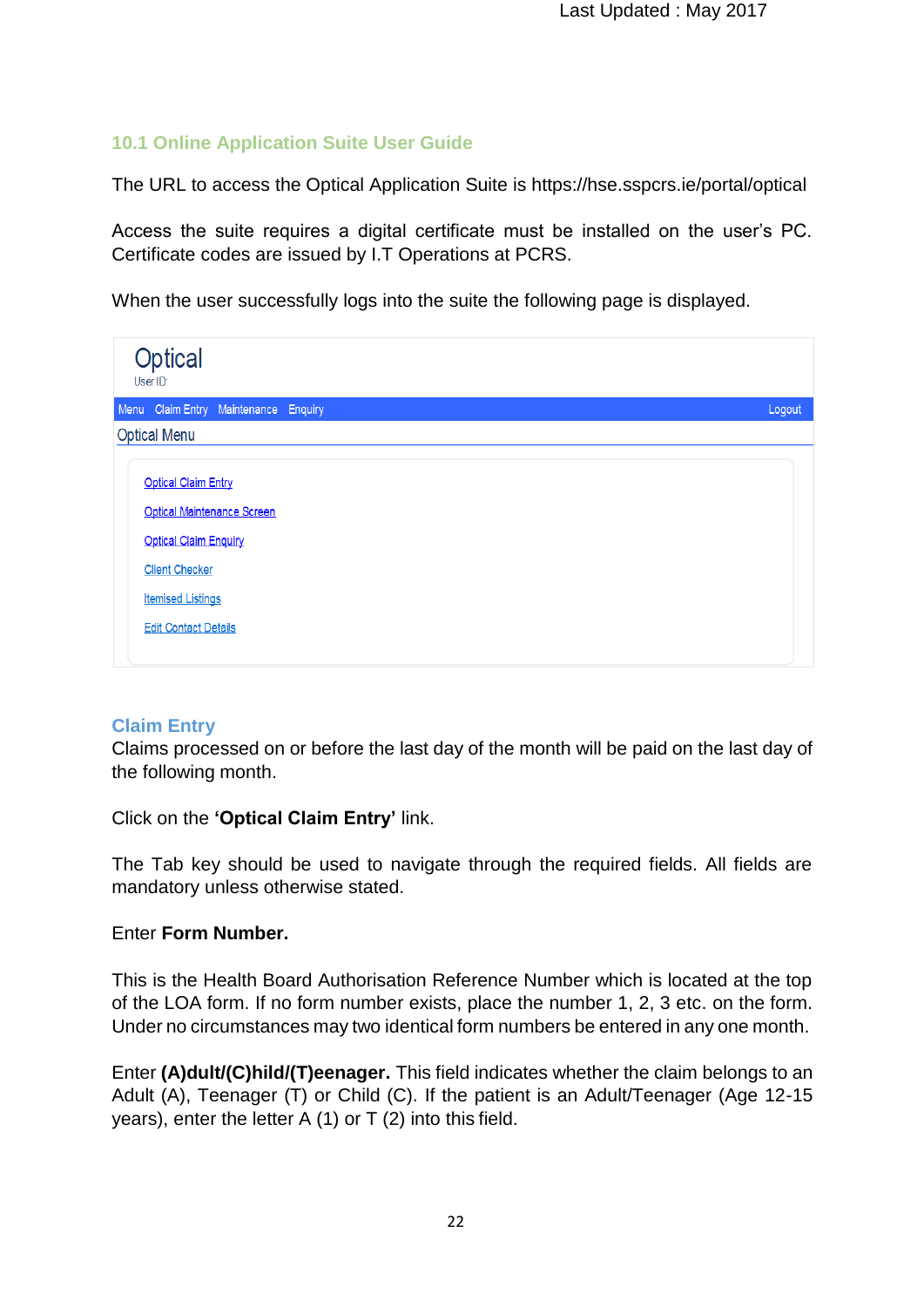**Tab** to the next field where they must enter the patient's medical card number.

**Tab** to the next field where the patient code letter should be entered. (i.e. A, B, C). If the card number is valid the patient's name should appear on screen. If the card number is invalid please contact the HSE Office who approved the form as this claim cannot be processed at PCRS. If the Community Health Office provide a new medical card which was valid on date of approval enter this in the card number field.

A claim may also be entered online, for the holder of a Health Amendment Card. The user should enter the letter A for Adult into Adult/Child field. These claims must also be approved prior to claims processing.

If a **(C)hild (3)** is entered, the necessity to enter a medical card number is removed however we would ask for your own records that the child's forename and surname is keyed into the available fields.

If the child has a medical card, proceed to enter the medical card number as with an Adult/Teenage claim.

Enter **Claim Approval Date** (format DDMMYYYY) – This is the date on which the Community Health Office have stamped their approval for Exam and/or Dispense treatment.

Enter Y for Yes in the **HB Signature field** if the Community Health Office authorising officer has signed the form or N for No if the signature is absent.

If approved and applicable enter Examination Claim Details.

Enter required **Exam Code (i.e. 0001, 0005) into the Exam Code field**. A description will automatically appear.

Enter Y for Yes or N for No if the Optical Examiner has or has not signed the **Exam Signature** field on Part B of the LOA form.

Enter the date that the examination took place into the **Exam date** field. (Format DDMMYYYY).

Claims for a Domiciliary Eye Examinations cannot be processed online through the PCRS Optical Application Suite. Domiciliary Claims should be forwarded to PCRS for manual processing.

Claims for Examinations for children cannot be processed online through the PCRS Optical Application Suite.

If approved and applicable enter Dispensing Claim Details.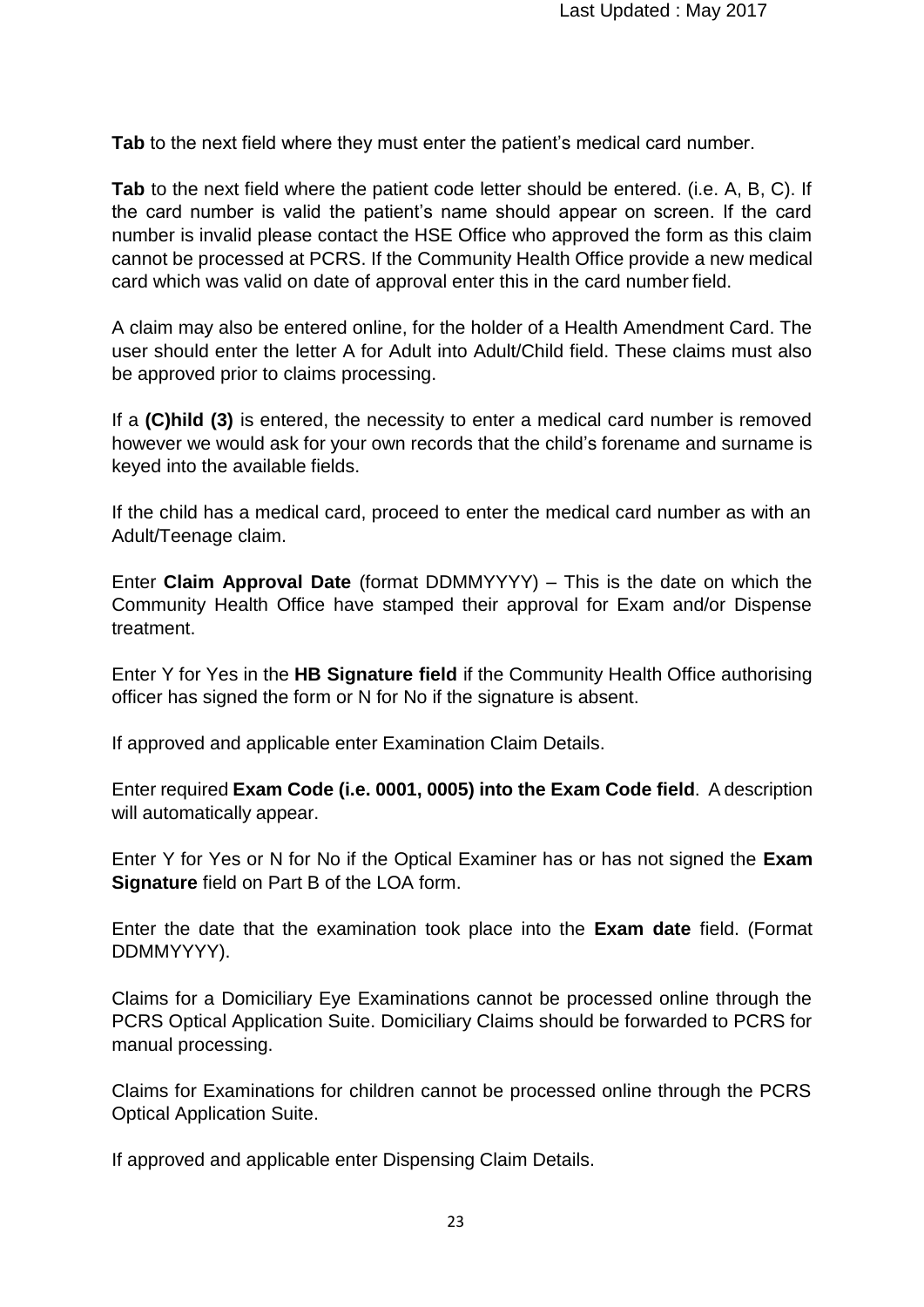Enter **Claim Code**. A description will automatically appear.

Enter as many dispensing claim codes as necessary.

Enter Y for Yes or N for No if the Optical Dispenser has or has not signed the **Dispensing signature** field on Part C of the LOA form.

Enter the date that the appliances were dispensed into the **Dispensing date** field. (Format DDMMYYYY).

Enter Y for Yes or N for No if there are special circumstances notes which relate to this individual claim.

Enter Y for Yes or N for No to confirm that the optician has signed to confirm these special circumstances.

A claim must contain at least one Examination or Dispensing code.

After all claim items have been entered and all claim details are deemed correct click **Save Claim or Alt + S**.

Once 'Save Claim' has been clicked, the claim is validated. If there are any errors, the claim will not be saved, and payment will not be made.

The reason for the rejection will be displayed at the bottom of the claim, as detailed in the example below:

**U** Invalid Patient Card Number **U** Line 2 : Error - Dispensing Date Is Missing **O** Line 3 : Error - Dispensing Date Is Missing Line 4 : Code Conditions Violated **U** Line 4 : Error - Dispensing Date Is Missing **U** Invalid Patient Card Number

The user must click fix errors in order to proceed with claim.

When the claim is validated and no errors are found, a unique claim number will be generated and the user is now ready for the next claim to be entered.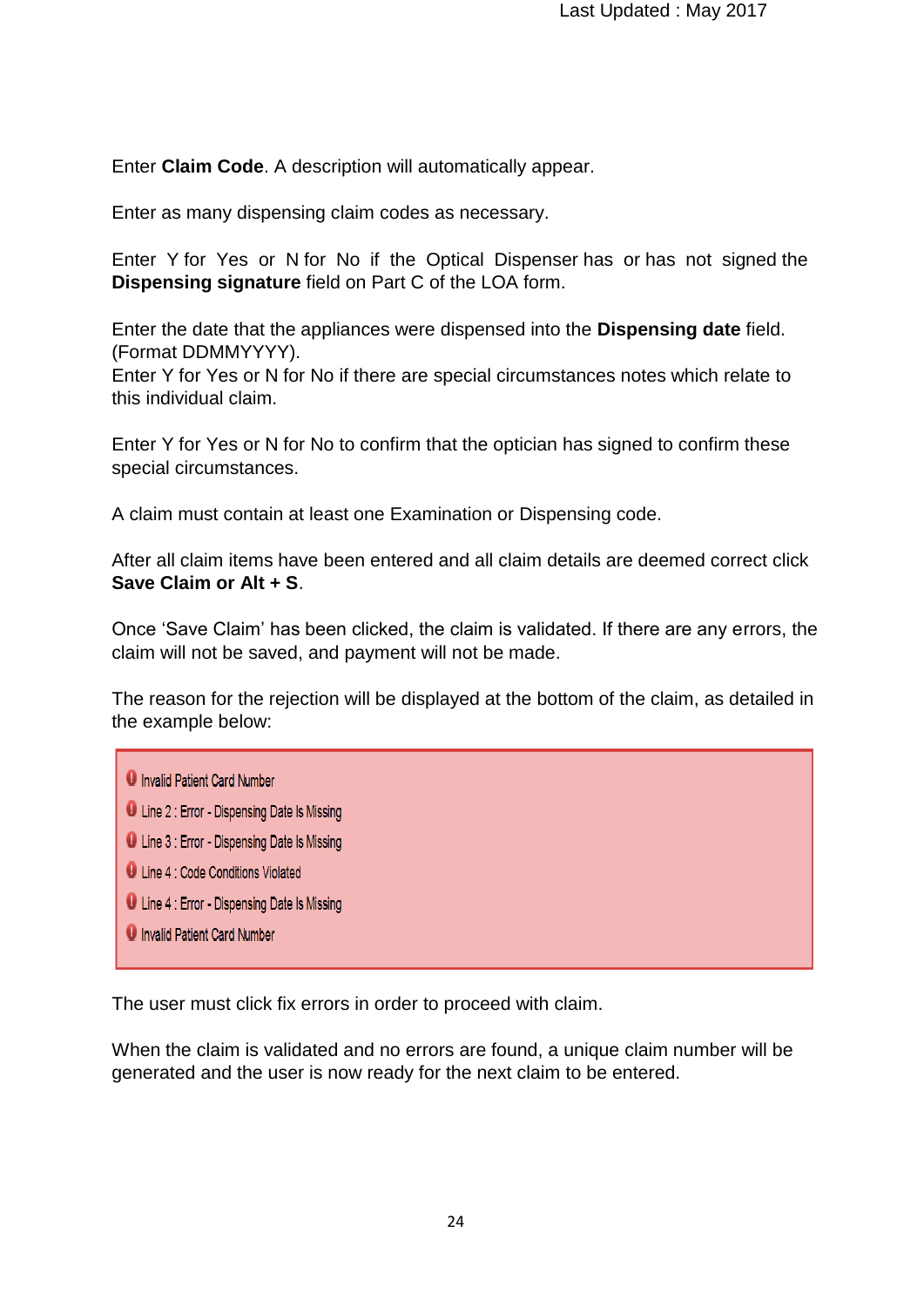### **Claim Enquiry**

An enquiry screen allows the user to view claims that have been saved to the PCRS database.

If the user would like to look at all the claims for a specific month enter the month which you would like to retrieve in the format YearMonth (201509 for September 2015) and click on Search or Alt+S. All of the claims processed for that specific month will be displayed.

If the user would like to look at a specific claim or all claims for a specific patient the information being searched for should be keyed into the relevant field.

Click on Search or (Alt+S).

Click on the claim number in order to see all information processed on the claim form. Retrieved information can then be exported to Excel by clicking on the Download as CSV icon at the end of the screen.

### **Claim Maintenance**

If post processing a claim the user would like to alter the claim in anyway this is possible via our claim maintenance screen. Please note alterations on a claim can only be made on or before the last day of the month alterations after this date must be carried out by the Optical Unit of the PCRS.

Enter the Form, Claim or Card Number of the claim into the relevant field.

Click on Search or (Alt+S).

The claim will be displayed on the screen.

Click on the claim number in order to see all information processed on the claim form.

Update claim with corrected information.

Click on save claim (Alt+S).